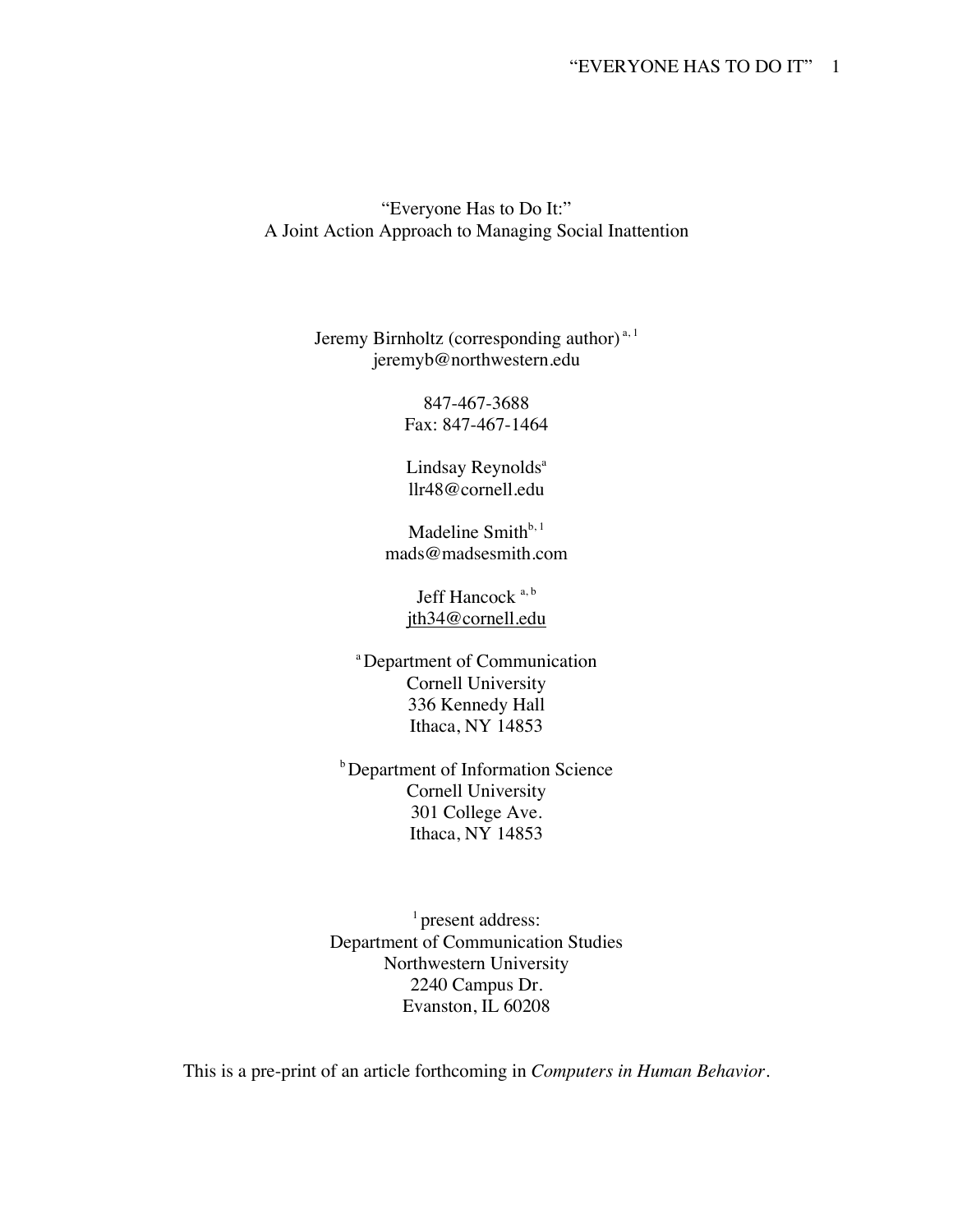#### Abstract

In an always-connected world, managing social inattention – that is, explaining the inability to interact at a particular time – can be as important as coordinating mutual availability. Inattention, particularly if repeated, can have significant relational consequences as it may be considered rude and can lead to painful social outcomes. Prior research has examined the butler lie, one strategy commonly used to manage social inattention while preserving relationships. This paper builds on that via an interview study of 47 participants that qualitatively examines perceptions of butler lies from both the senders' and receivers' perspectives. Participants see butler lies as a common and useful inattention management strategy, but these messages can have a negative effect receivers do not perceive the senders' intentions to be positive. Factors affecting the perception of intent include relationship strength and history, the stakes of the situation, and past behavior. The paper argues that inattention management should be considered a joint coordination problem characterized by a willingness to accept the pragmatic relational meaning of messages, which may differ from their literal semantic meaning. This hints at a collaborative view of deception, in which some interlocutors are aware they are being deceived and willing to accept deception.

**Keywords**: Butler lies; text messaging; availability; politeness; CMC; joint action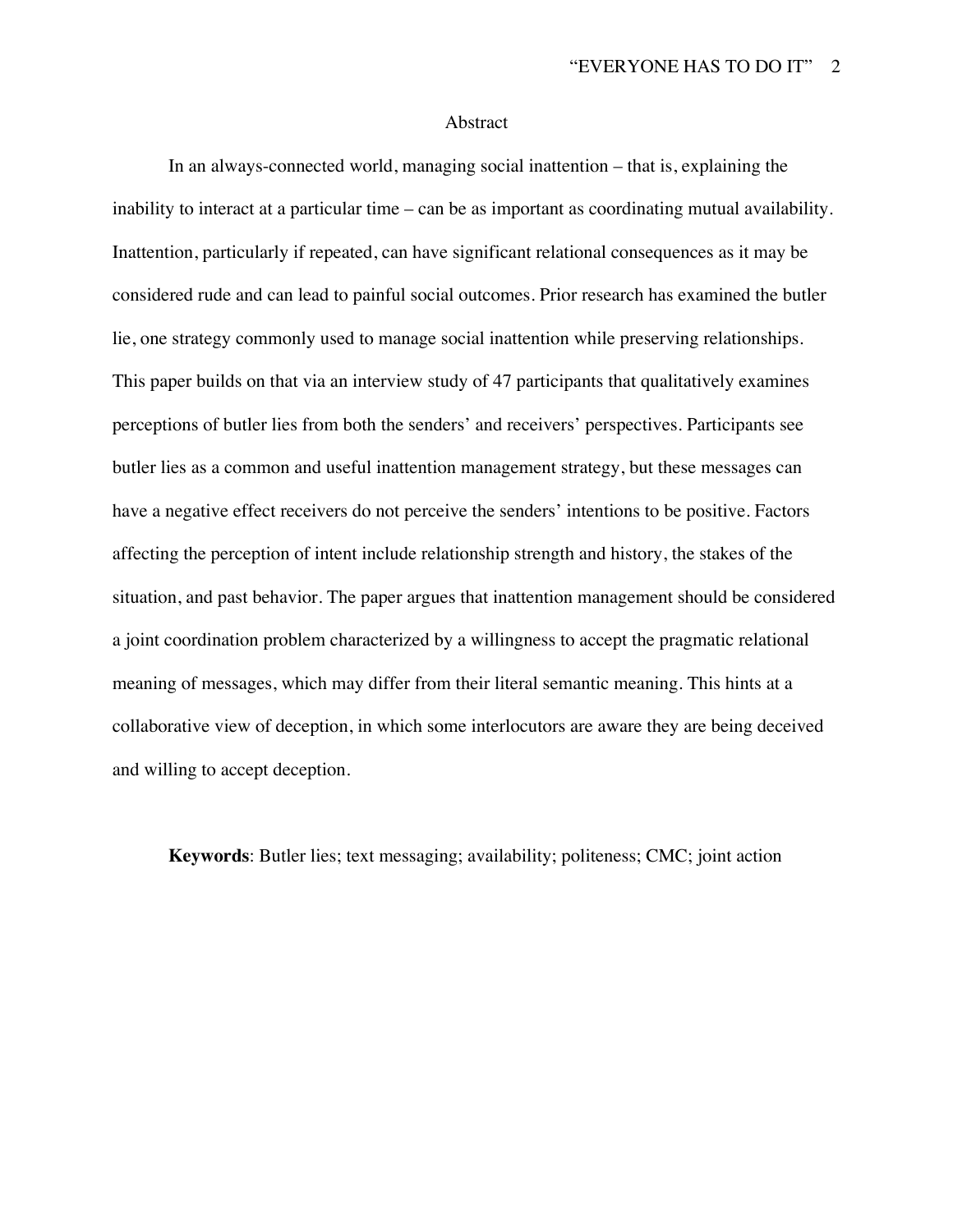## "Everyone Has to Do It:"

# A Joint Action Approach to Managing Social Inattention

### 1 Introduction and Background

A significant success of today's communication environment is that social connectivity – the ability to communicate with others – is virtually constant (Chen, 2011; Perry, O'Hara, Sellen, Brown, & Harper, 2001; Turkle, 2011). Office workers expect prompt response to emails or questions (Birnholtz, Dixon, & Hancock, 2012; Tyler & Tang, 2003); teens send thousands of texts per month to stay in constant touch with friends and family (Nielsen Research, 2010), adults have begun using text messaging (Smith, 2011a), and social media on mobile devices have enabled new modes of work and social coordination.

Even as the always-on world facilitates interaction and novel modes of coordination, however, people increasingly report being overwhelmed or distracted by interaction opportunities (Turkle, 2011). These opportunities can increase stress (Bailey & Konstan, 2006), reduce productivity (Mark, Gudith, & Klocke, 2008) and alter perceptions of personal freedom (Leshed & Sengers, 2011). In a recent Pew study, for example, 29% of participants said they had recently turned off their mobile device simply to get a break from using it (Smith, 2011b). Similarly, Stutzman's (2011) Freedom application – which serves only to disable Internet access on a computer for a set period of time, presumably so its owner is not distracted – has been downloaded over 100,000 times. Moreover, Leonardi, Treem and Jackson (2010) observed telecommuters strategically using communication technology to avoid rather than enable interaction, thus increasing perceived distance between them and their co-workers.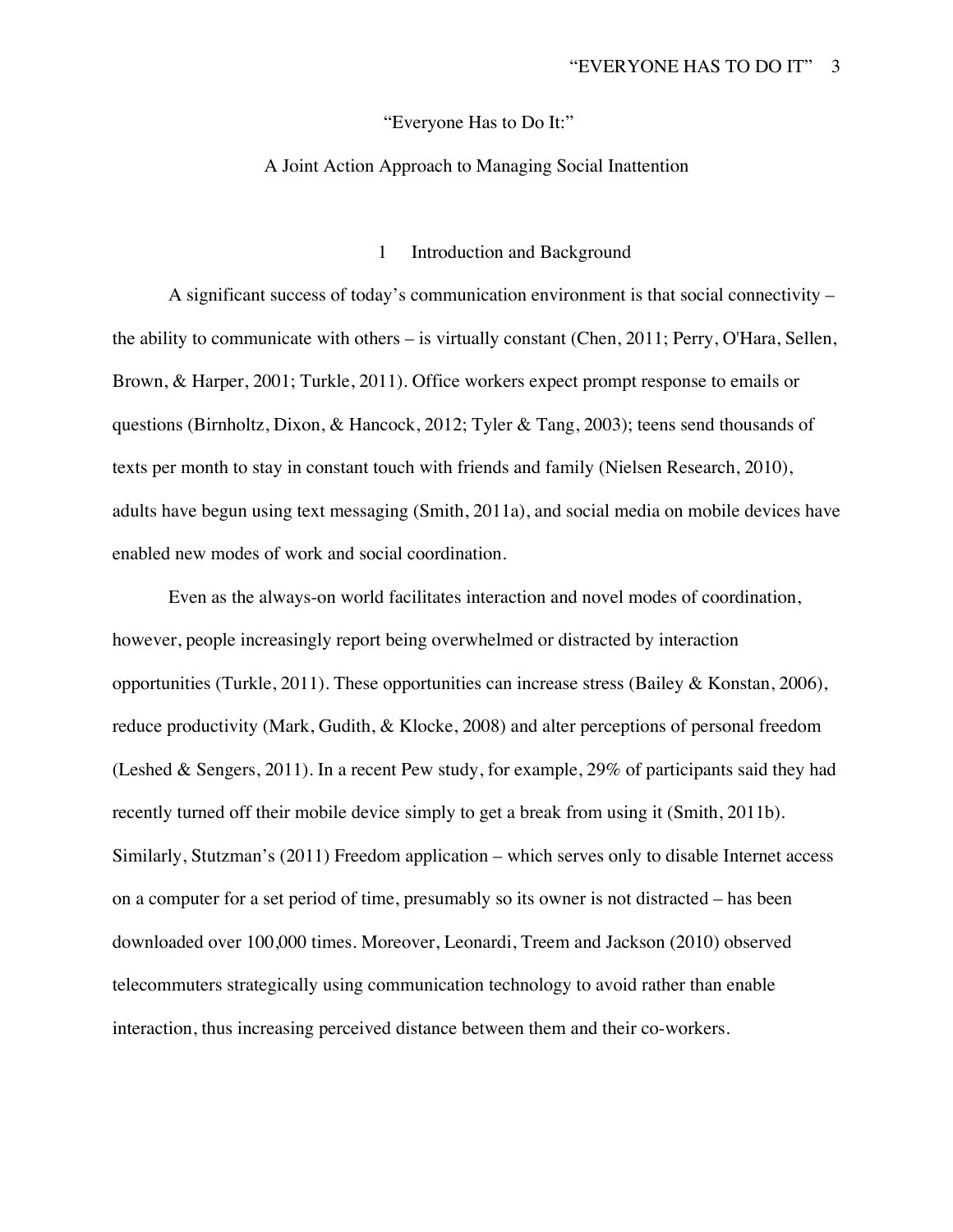These problems reflect a fundamental shift in the ways that people manage their availability for interaction with others. We refer to this as "availability management," a phrase describing the activities and social processes related to initiating, concluding or coordinating social interactions. Historically, people were not co-present (either physically or in a mediated environment) most of the time, so availability management was largely a function of coordinating co-presence: establishing a time and place for interaction and/or initiating an interaction once co-presence was established. The ring of a telephone, for example, can be viewed as a simple means for inquiring about the possibility of mediated co-presence for interaction (Hopper, 1992). Instant messaging (IM) or chat buddy lists took this a step further with explicit indicators of others' mediated presence (Boneva, Quinn, Kraut, Kiesler, & Shlovski, 2006; Chatterjee, Abhichandani, Li, Tulu, & Byun, 2005), which was often assumed to be synonymous with availability for interaction (Birnholtz, 2010).

In an always-on world where constant connectivity and virtual co-presence are assumed, however, coordinating co-presence is no longer the key challenge in availability management. Rather, people frequently find themselves with the goal of avoiding conversations that are unwanted, disruptive or inappropriate (Perry, et al., 2001; Weilenmann, 2003), even though the conversation is technically feasible because they are carrying a mobile device. In these cases, copresence alone does not suffice to coordinate availability, and additional effort is needed to explain why – despite mediated co-presence and seeming availability – interaction cannot take place (Aoki & Woodruff, 2005; Vanden Abeele & Roe, 2008).

We refer to the social processes involved in avoiding or curtailing social interactions, such as ignoring unwanted interruptions or excusing oneself from an ongoing conversation as managing social inattention. An emerging body of recent work shows that deception is one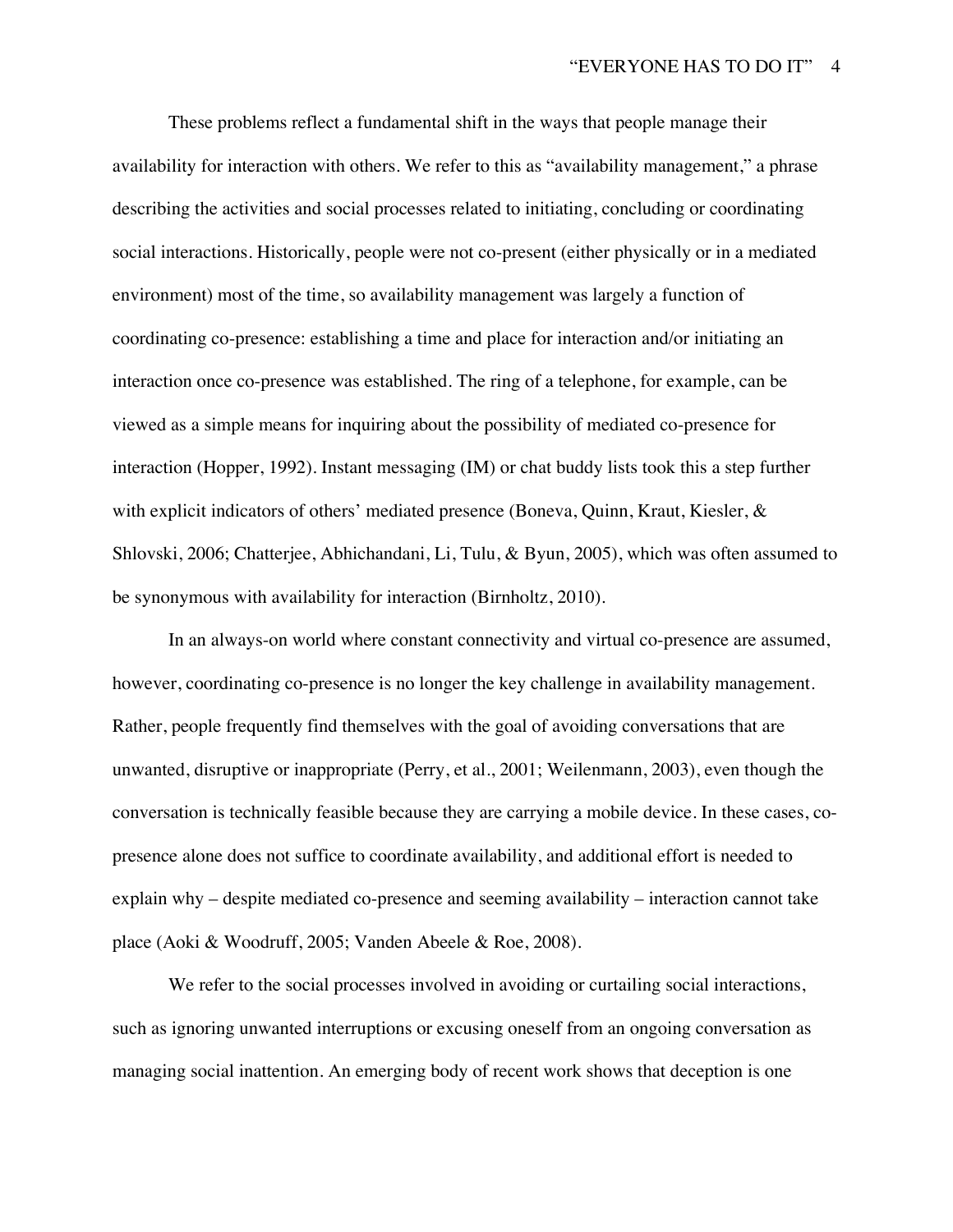common strategy people use for managing social inattention (e.g., Aoki & Woodruff, 2005; Hancock et al., 2009). While these strategies reflect theoretical notions of politeness (e.g., Brown and Levinson, 1987; Watts, 2003), pro-social or "white" lies (Camden, Motley & Wilson, 1984; Turner, Edgely & Olmstead, 1975) and positive self-presentation (Goffman, 1955); we argue that the switch to an always-on world renders inattention management in everyday social interactions an increasingly common strategy in ways that are not adequately captured by these theoretical frameworks. A key distinction here is that these prior theories hold relationship and impression management to be the primary outcome, whereas our focus on inattention management is geared toward understanding the range of strategies people use to achieve the goal of attaining a particular level of (un)availability in a given social or geographic context. Such strategies sometimes – but do not necessarily – reflect notions of politeness. It is only through exploratory research examining people's attitudes and perceptions of their own and others' inattention management behavior that we can advance our understanding of this phenomenon and develop theoretical models that describe it.

In the paper that follows, we present an exploratory qualitative study of how people manage their own inattention and perceive the inattention management of others in an alwaysconnected world. Drawing on the thematic coding and analysis of in-depth interview data, we conclude by proposing a novel extension to existing theoretical frameworks and call for substantial additional research in this emerging area.

## **1.1 Initial Research on Inattention Management**

While not previously labeled explicitly as inattention, this concept has been preliminarily explored in recent literature. In an important paper examining the nature of the narratives that people tell around availability management, Aoki and Woodruff (2005) argue that technologies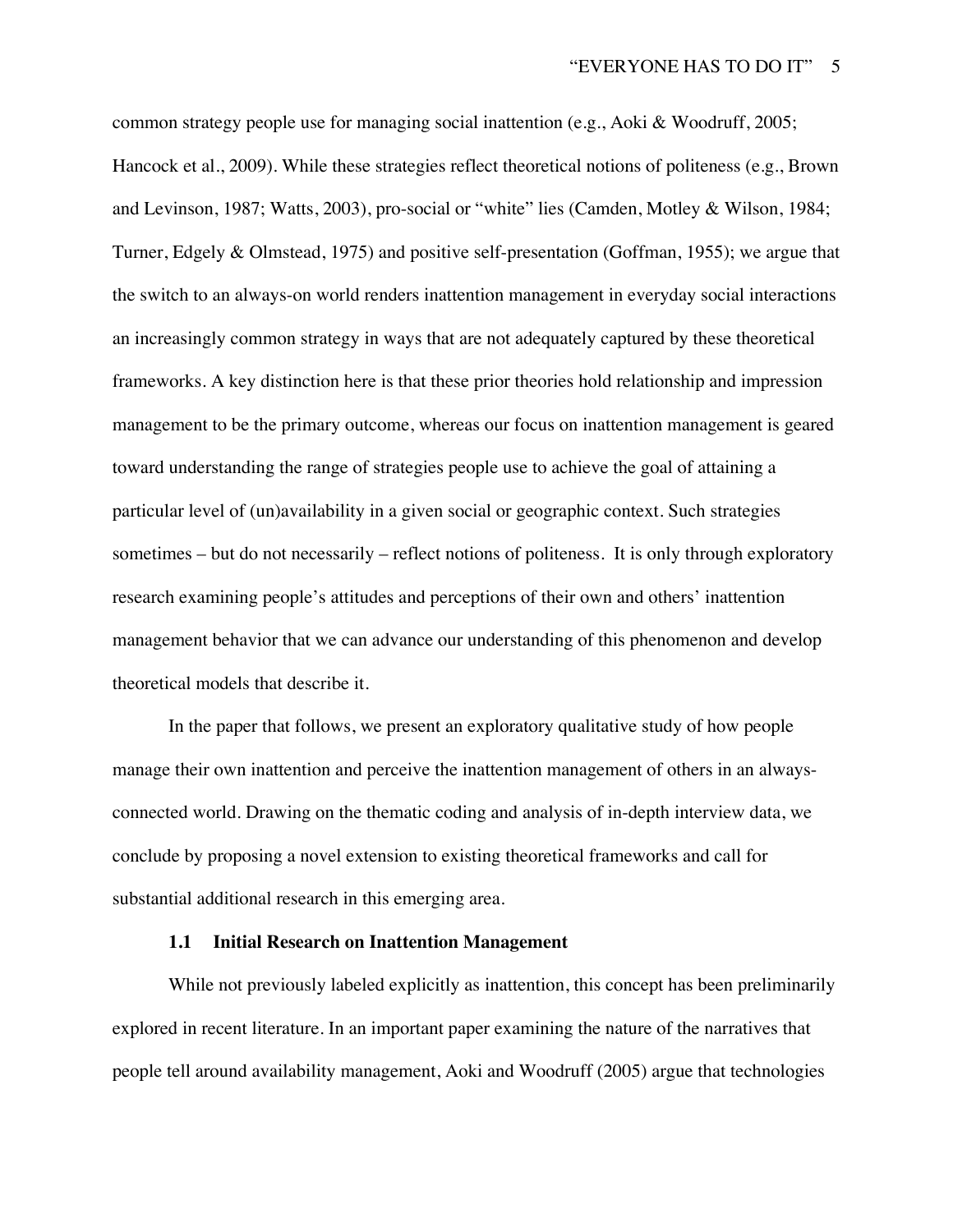should provide space for users to make stories about when and why they want to interact. If, for example, a person does not want to be available for a call, they could tell their interlocutor that they are in a poor phone reception area. This stands in contrast to the prevailing focus on enhancing availability and coordination of co-presence (see also Boehner & Hancock, 2006).

Following the approach laid out by Aoki & Woodruff, several studies have investigated a particular linguistic strategy for social inattention, called the butler lie, which people use to avoid social interaction or account for a failure to communicate. Butler lies were first documented in a study that asked participants to identify the lies they told in instant messaging (IM). It was noted that many lies involved coordinating the initiation and conclusion of conversations, with an eye toward managing interpersonal impressions when potentially face-threatening actions, such as ending a conversation prematurely or avoiding interaction, occurred (Hancock, et al., 2009).

A second study examined butler lies told using text messaging (SMS) (Birnholtz, Guillory, Hancock, & Bazarova, 2010). Butler lies were again frequently observed, but their usage differed in important ways from IM. While IM butler lies were mostly about exiting an inprogress conversation (e.g., "Sorry, I have to go eat lunch"), butler lies in SMS were most often concerned with avoiding other social interactions (e.g., "Can't meet up later, gotta work"), presumably because an important use of SMS is coordinating other social interactions (Grinter & Eldridge, 2003). In a third study, Blackberry Messenger (BBM) and SMS were compared (Reynolds, et al., 2011). Participants in this study told more butler lies to those they coordinated with most, suggesting that butler lies are important for managing relationships.

These first studies of butler lies, however, were limited in that they focused on messagelevel data gathered only from message senders. A more recent study examined how specific messages were perceived by both senders and receivers, showing that receivers of butler lies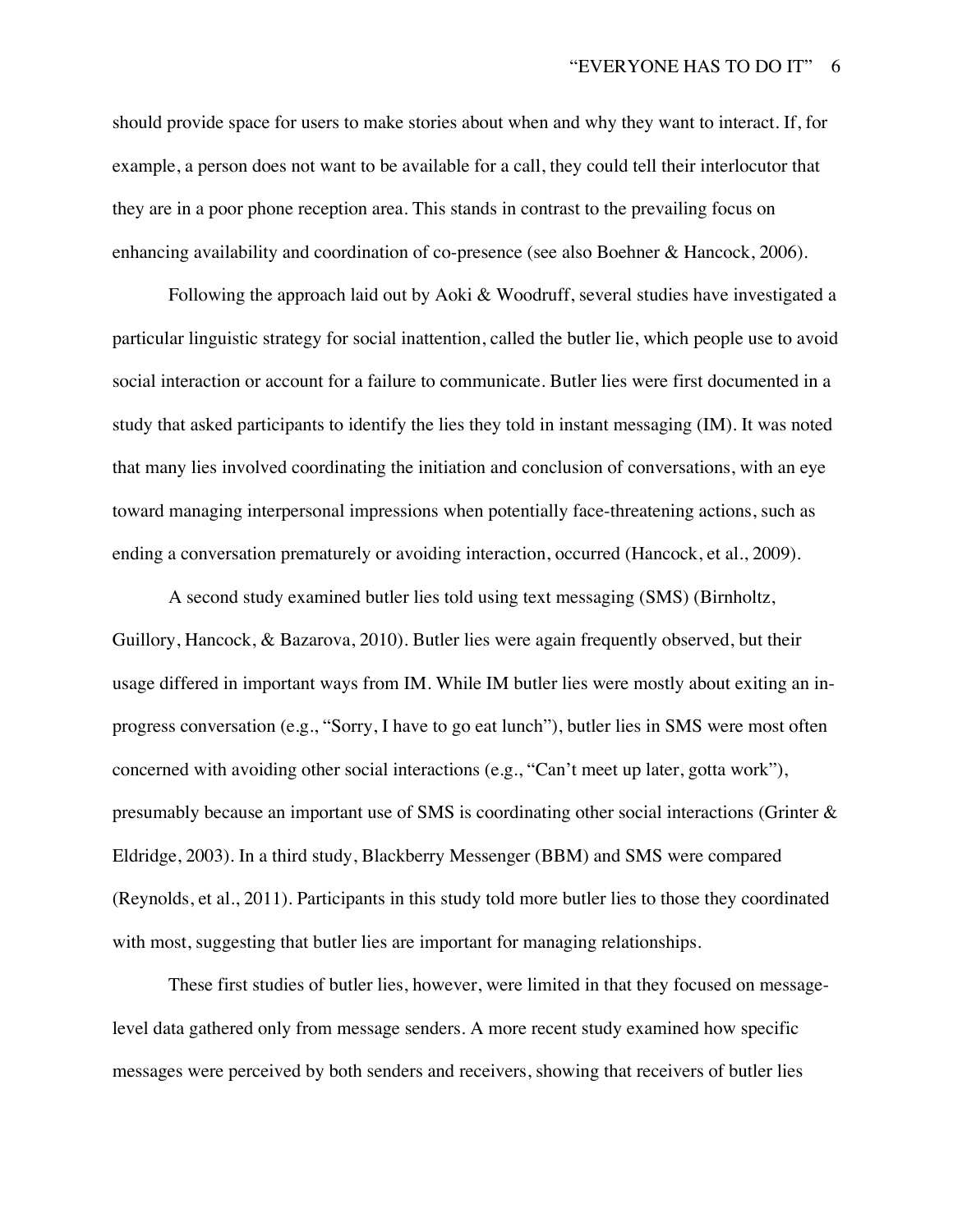expect to be deceived some of the time, but are not very accurate in predicting when this occurs (Reynolds et al., 2013). While analysis of individual messages allowed for a detailed understanding of message content and frequency, these methods ignored how the messages were conceptualized by senders and perceived by receivers. One key question, for example, is whether butler lies are generally perceived positively – and relationally useful – or negatively; and whether butler lies are conceptualized by senders to be deceptive, in that they are intended to mislead (e.g., Hancock, 2007) or, for example, as ostensible invitations that are not literally true, but serve a mutually understood social purpose and are not intended to deceive (Isaacs & Clark, 1990). To address these issues, our first research question in the present study is:

*RQ1: How are butler lies conceptualized by senders and perceived by receivers?*

#### **1.2 Relational Consequences and Context**

One reason that social inattention must be managed carefully is that it has potentially significant relational consequences. If one is perceived to be ignoring a friend, for example, this can require explanation or risk terminating the relationship due to perceived impoliteness (Cody & McLaughlin, 1990; Watts, 2003). Such an explanation could involve, for example, claiming one wasn't ignoring the friend deliberately, but either did not know they were there (i.e., the inattention was inadvertent) or were doing something that precluded interaction (i.e., the inattention was deliberate, but not intended to hurt). When one receives explanations like these, one must then decide how to react. One could challenge the explanation and perhaps affect the relationship itself (i.e., "You were not doing something else. You were ignoring me.") or accept it and move on with the interaction.

Deciding how to respond to butler lies, however, is complicated by the fact that they occur relatively infrequently as a fraction of all speech (about 2% of all messages are butler lies,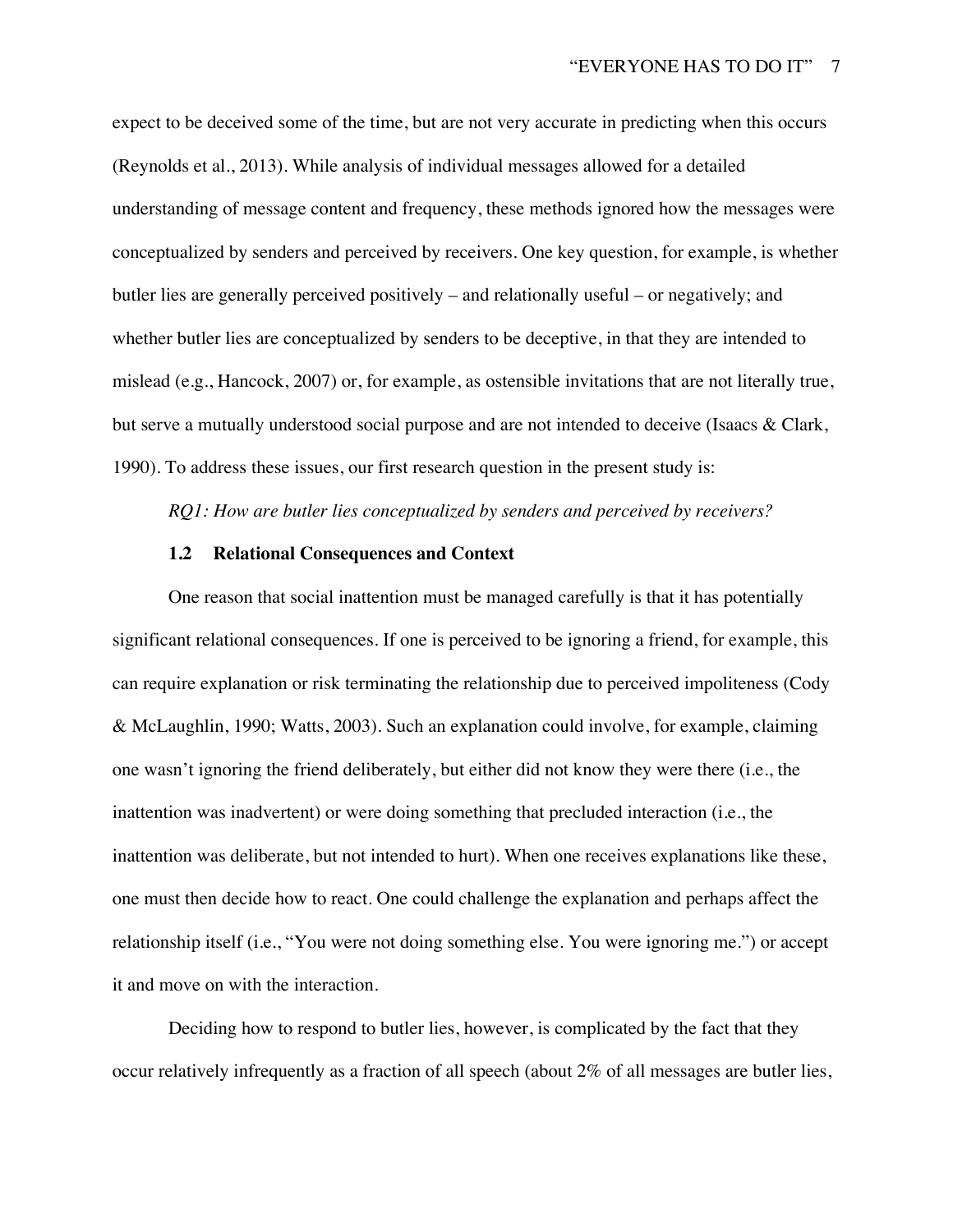on average, based on results from studies cited above), and messages of this nature are almost always intended to be perceived in a relationally positive light (Cody & McLaughlin, 1990; DePaulo & Kashy, 1998). Moreover, we generally expect others to be polite and honest with us, a phenomenon known as the truth bias (Levine, Park, & McCornack, 1999), and so may be willing in many cases to give others the benefit of the doubt when there is ambiguity. This raises the question of how receivers of these messages assess the sender's intent and decide how to respond.

There are several factors that might reasonably affect the message perception process, mostly turning on the relational and communication context of the message. One might be less likely to assume positive relational intentions (i.e., be truth biased), for example, if one has been repeatedly deceived or let down by a partner.

The stability of a relationship should also be a factor in how butler lies are perceived. This prediction is consistent with Wolfson's Bulge Theory of Speech Behavior and Social Distance (1986). She notes that more speech acts related to politeness are observed with friends and acquaintances than with strangers or intimate relations. That is, we are most blunt with strangers and intimates, because the state of these relationships is often most stable. Friendships and acquaintances, on the other hand, require more active attention. Thus, more stable relationships (e.g., best friend) may require fewer butler lies while more fragile relationships (e.g., new romantic partners, modest friends and acquaintances) should require more.

To better understand how people perceive and respond to butler lies from different contacts, we asked generally:

*RQ2: How does the relational context affect how people perceive and respond to butler lies from others?*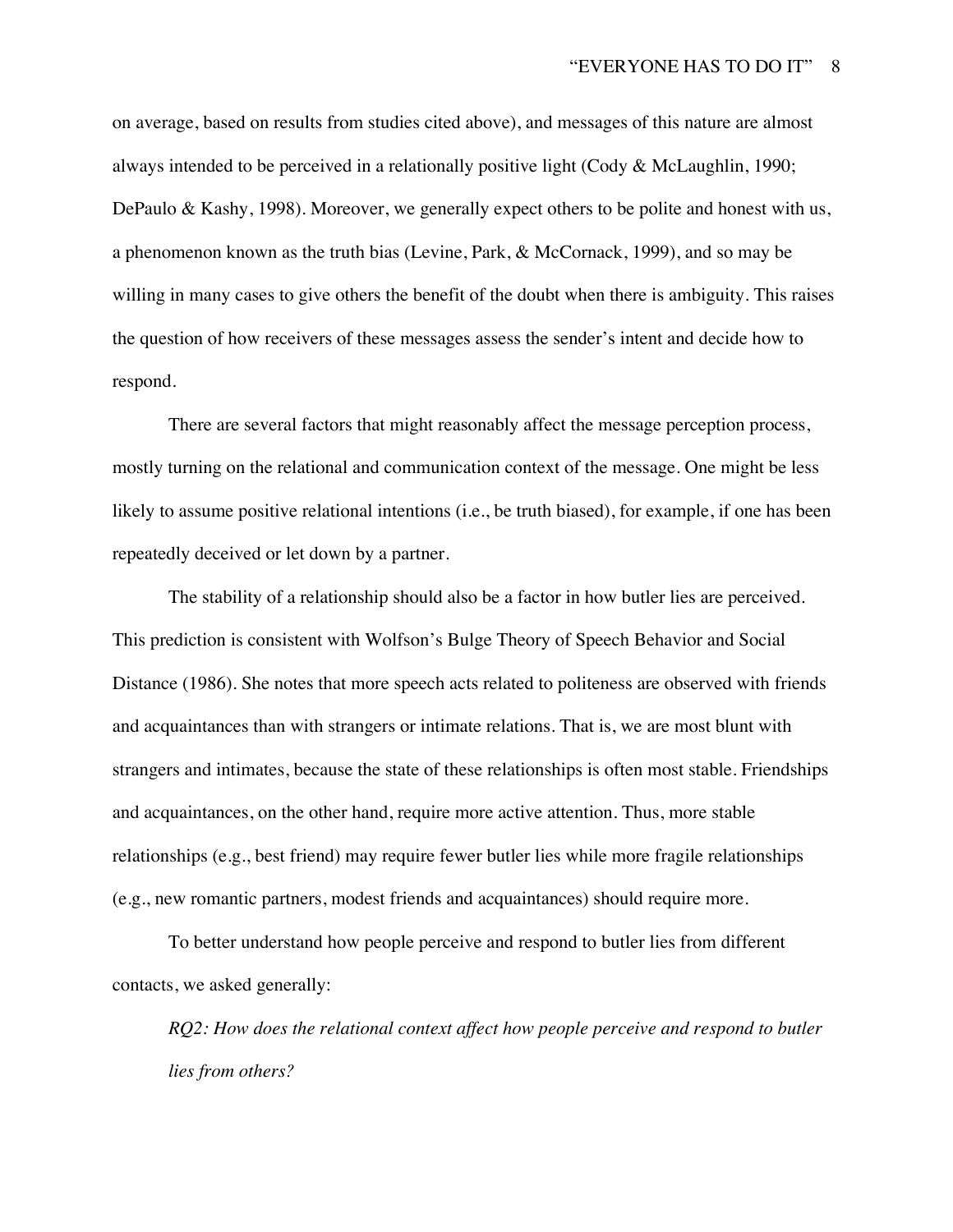### **1.3 Strategies in Telling Butler Lies**

Results from prior work suggest that butler lies are a common strategy for inattention management, but extant research has not investigated the specific strategies that people use in telling butler lies. Deception has been shown to be a common strategy in relationship maintenance (DePaulo & Kashy, 1998), and others have observed that "white lies" are told strategically to manage availability for instant messaging conversations (Birnholtz, 2010; Vanden Abeele & Roe, 2008). Prior work also suggests that, in constructing socially acceptable explanations, people consider the information available to the message recipient to ensure plausibility and coherence (Read, 1992). In mediated interaction, there are clear constraints on the availability of certain types of information (e.g., location, when a message was received, etc.), and these ambiguities are sometimes strategically exploited.

A key open question, however, is how people consider the likely response to a butler lie as they decide whether and how to compose a message. Related research on audience design has shown that speakers generally take the perspective of their partner into account when constructing messages (Bell, 1984). We examine this question within the specific context of butler lies. Specifically, we asked:

*RQ3: What factors do message senders consider as they compose butler lies, in terms of message content and the receiver's likely reaction?*

# 2 Research Method

## **2.1 Participants**

Forty-seven undergraduate students (27 female, 20 male; ages 18-26) participated in this interview study. All regularly use mobile text-based messaging (SMS) to communicate with others. Interviews were conducted between November 2010 and April 2011, and all participants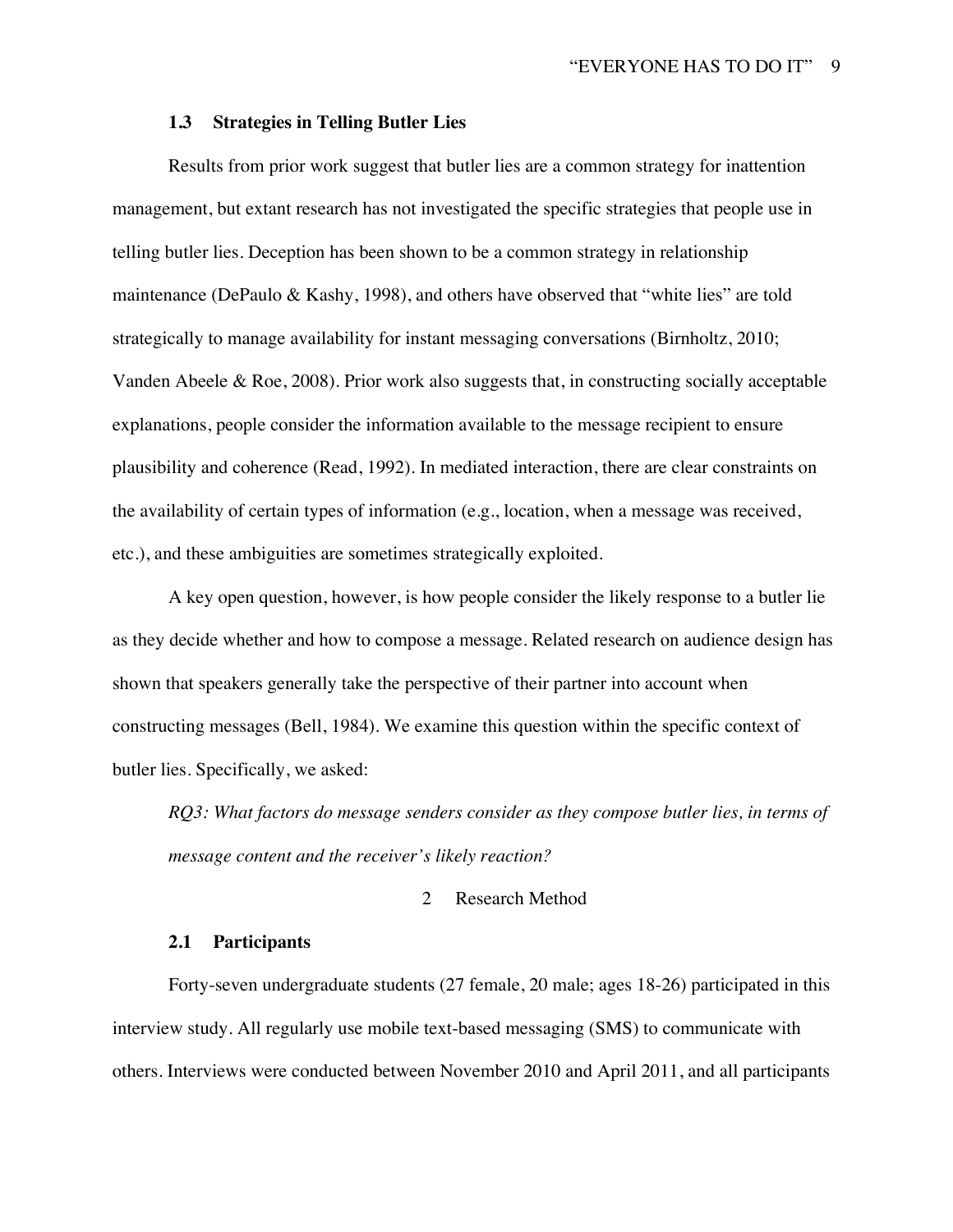were compensated with extra class credit or ten dollars cash. Thirty-two of the participants had previously participated in a larger survey study on the same topic and consented to be interviewed as well. These initial participants, however, were primarily women so 15 additional male participants were recruited. Participants in the initial study and the later additions were all recruited via advertisements on our university's web-based recruitment system for human participants. Apart from their gender distribution, there is no reason to believe the fifteen additional participants differed in any meaningful way from those who had participated in the initial study.

### **2.2 Procedure**

All interviews were conducted by one or two researchers in a private room, following a protocol developed iteratively for this study (see Appendix). The protocol was written prior to beginning data collection and was refined during the initial interviews, though the set of items was reasonably stable throughout the data gathering process. Interviews lasted 20-60 minutes and were semi-structured in nature. Depending on the participant and context, the order and priority of interview items was sometimes adjusted to fit the flow of the conversation and the applicability of items to the interviewees. Participants were asked to discuss at least one specific example of butler lie text messages they had sent and received, and were asked about aspects of those messages such as the situation in which the butler lie occurred, their thoughts, feelings and reactions about the message, their relationship with the other person in the conversation, and their general feelings about deception in text messaging. In all but two cases (where there was a technical malfunction), interviews were fully transcribed for later analysis. All participants were assigned pseudonyms, and these names were used in analysis and presentation of results.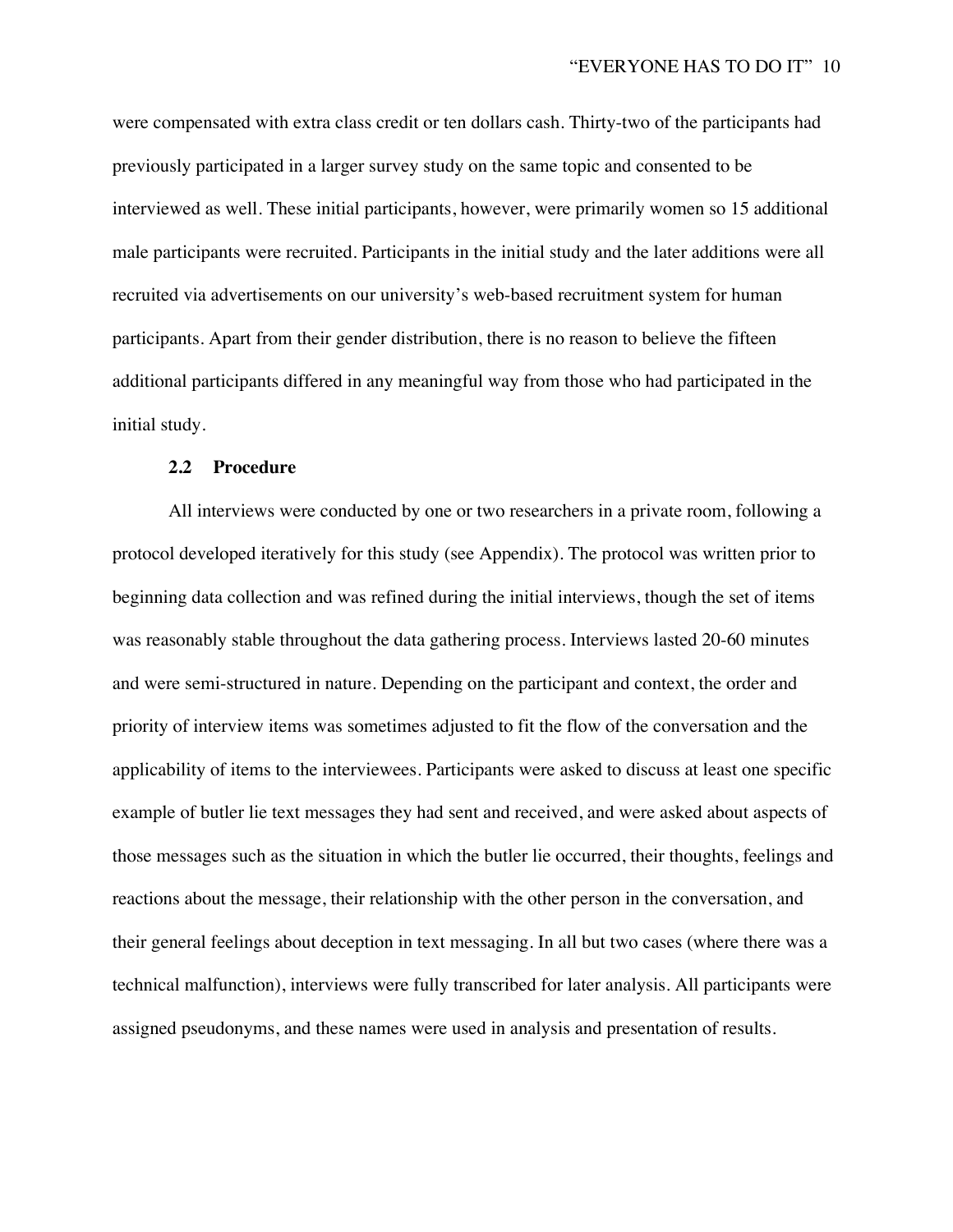### **2.3 Data Analysis**

The data analysis process was directed by our initial research questions and ideas, and used techniques for categorizing and coding described by Huberman and Miles (1994). Researchers first performed a close reading of transcripts, making notes and engaging in constant comparison (Glaser and Strauss, 1967). Through collaborative discussion, an open coding scheme was developed via annotation of documents, and using a spreadsheet to track categories and relevant data. Data coding included marking relevant interview transcript sections with unique codes from the coding scheme. Coding categories reflected key themes and trends in our data. Throughout the process, the coding scheme was refined in light of conceptual discussions among the researchers, and all data were subsequently re-coded for the updated categories as necessary. The coded data were then carefully analyzed to discern any additional themes and these were used to drive our analysis and the theory development described in the discussion.

While it is unclear whether we reached true theoretical saturation in our sample, there was clear repetition in what our participants told us by the end of the data gathering and analysis. The themes and coding categories drove the organization and presentation of our results.

### 3 Results

In this section we present results in response to our three core research questions.

## **3.1 Conceptualization of Butler Lies**

Our first question was about how butler lies are conceptualized by participants. A key theme in our results was that virtually all participants felt that butler lies were common and sometimes necessary or expected. Tyler noted succinctly: "[telling butler lies] is just part of what we do." Lola explained in more detail that feelings of necessity stemmed from an increasingly full plate of communication opportunities: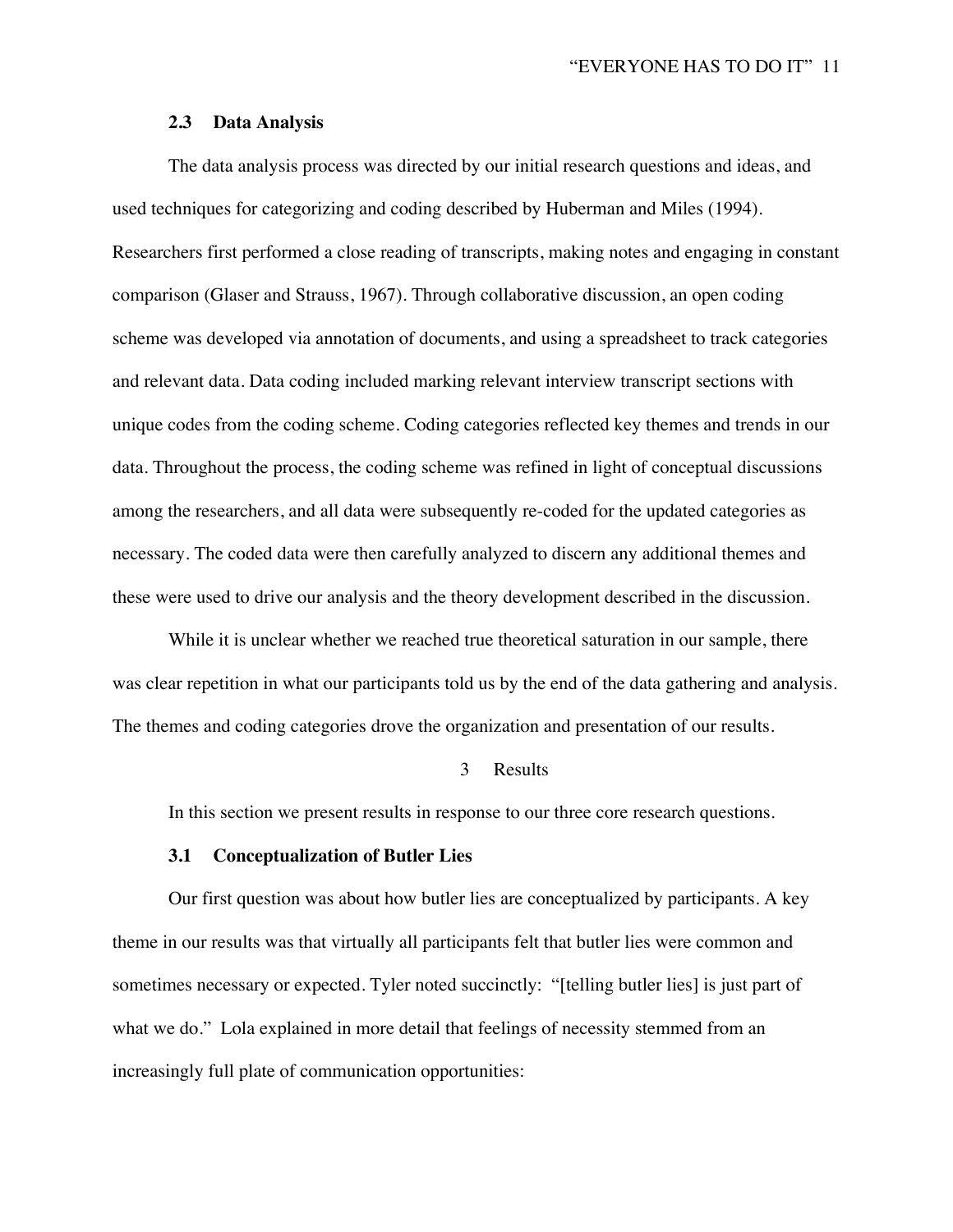There's Facebook, there's Twitter, there's cell phones. There's so many more mediums through which you need to lie. Before cell phones, if you weren't home someone would leave a message and you'd get back them at your convenience. Now there's no at your convenience, basically, because your phone is always on you. People know that so people expect you to respond immediately. So you have to constantly sort of make excuses about why you're not going to respond or why you're not going to meet them.

There was a clear tension in participants' responses about whether and how they

perceived the messages as "lies" or deceptive in nature, and this reflected some dissonance. On

the one hand, participants all recognized that these messages were not true in a strict sense and

that lying often has negative connotations. Ryan said, "To me, a lie is a lie. Whether it's a white

lie, you always have that gray area, but a lie is a lie." On the other hand, however, they also

clearly felt butler lies were useful and necessary. Reflecting this tension, Zack felt that butler lies

are a necessary evil:

[Butler lies] are deceptive in the sense that you're leading someone against what the truth is. But in the world today, sometimes that's necessary because, sometimes, constant communication is overwhelming. It can be seen as a necessary evil, I guess.

Nina also expressed some ambivalence toward butler lies, noting that they felt innocent

and natural in a way that did not resonate with negative connotations she associates with other

types of deception:

It's kind of natural, like you don't even think about what you're saying it's kind of like 'oh yeah I was napping when you called me,'... it just seems so natural and seemingly innocent that I don't feel like it's deceptive when you think of the word deceptive and think that it kind of has a negative connotation.

Nina's feelings hint at a common perception among our participants, which was that butler lies

can have a positive relational effect. Similarly, Tanya noted that the sender's intent impacts

whether a butler lie should be seen as deceptive: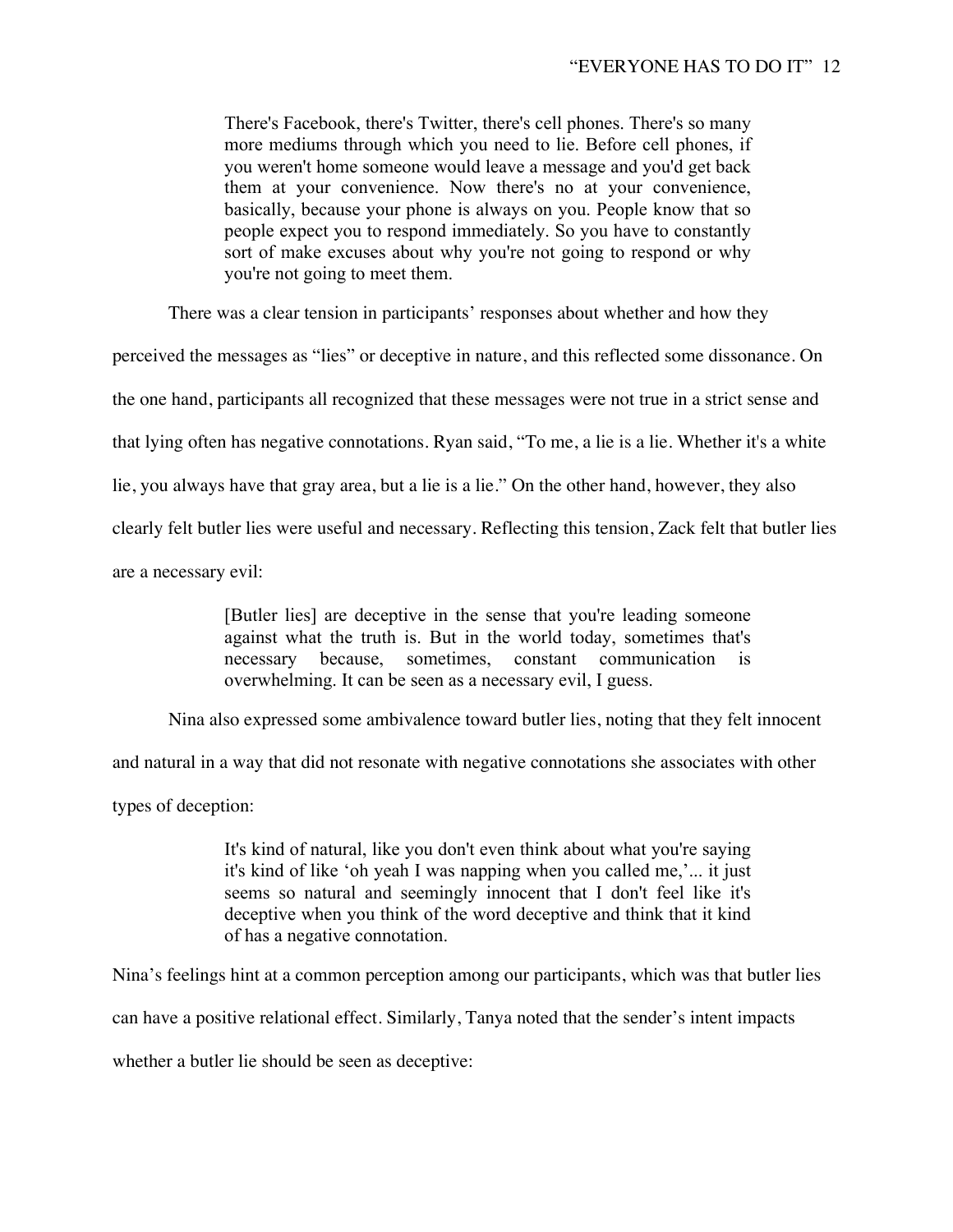If you're doing it just to cover your butt, then that's more deceptive. But if you're also trying to make it so that nobody's feelings get hurt, then I think that's where the deception is less, at least.

Jill further felt that butler lies such as "I'm on my way" were not deceptive as long as they were approximately true:

> I think people, generally have an understanding. That it does not have to be the most precise and accurate statement. I wouldn't consider all of them really deceptive.

What all of this suggests is that asking whether these messages are conceptualized as "lies" or "deceptive" may not be the most important question to ask, because this question highlights a conflation of the truthfulness of the messages themselves and the negative connotations associated with deception or lying. Rather, what appeared to be most important to participants was the intent of the message sender. Positive perceived intent tended to outweigh the truth or deceptiveness of specific messages in how the messages were perceived.

## **3.2 Receivers' Perceptions and Message Context**

In the previous section, we showed that butler lies are understood to be common and even necessary, particularly when intended to preserve the relationship between sender and receiver. Our second research question was about the effects of relational context on the use and perception of butler lies.

In general, our participants did not report being very sensitive to butler lies from others, and even said that they sometimes knew they were being deceived. Many indicated that they often did not think very deeply about the truthfulness of butler lies when they received them, such as Cathy, who, illustrating the principle of truth bias discussed above, said that "I don't really take time and think too much of it, if I do receive a deceptive text message." Leah further noted that she didn't often get upset about butler lies because: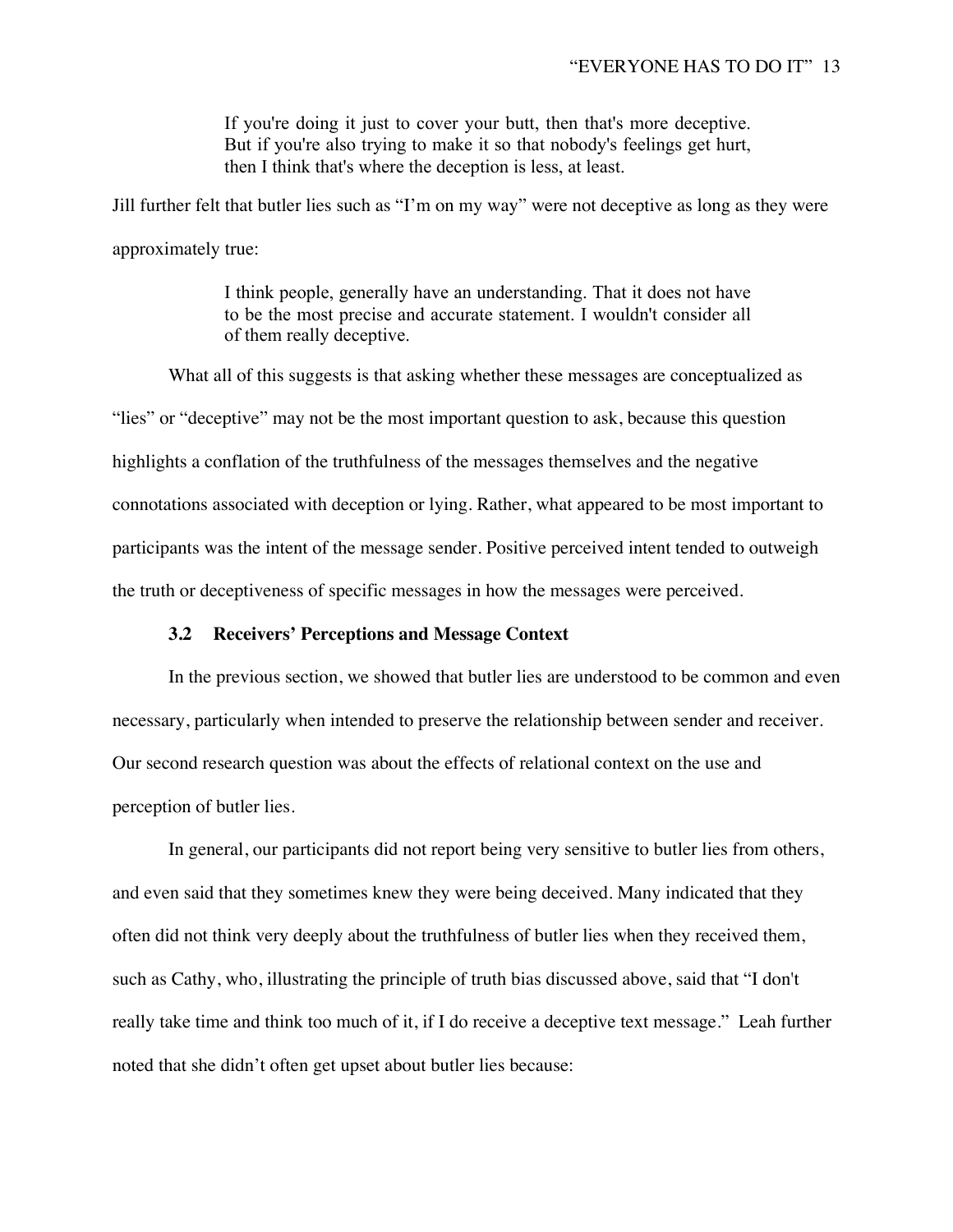I feel like it's something that I don't try to let bother me a lot, just because everyone has to do it from one point or another.

Instead, (as in the discussions above), participants reported the perceived intent or goal of the message to be important in assessing a message. For instance, many participants described situations where they received what they suspected were butler lies, but shared what they felt was their partner's goal of avoiding possible conflict or pain in the relationship. Dana described a conversation with her boyfriend that could have turned into a fight, which he ended by saying he was going to bed:

> I could tell that he probably wasn't actually going to go to bed. He just didn't really want to get in a confrontation or a bigger argument.

She recognized that his statement about going to bed was unlikely to be true because it was well before his usual bedtime. But she perceived that his unstated goal was to avoid a potentially painful or stressful confrontation. Therefore she accepted the deception instead of further challenging him and escalating the conflict.

A key factor in whether or not participants believed the senders' intent to be positive was the perceived gravity of the situation and its effect on their relationship with the sender. When a butler lie was told in the context of an important situation or a meaningful relationship, it was perceived more negatively than lies told under other circumstances. Rita, for example, said that she would be more concerned if her boyfriend told her a butler lie about where he was or what he was doing than if a friend told a similar lie, because of the importance of trust in their relationship:

> I don't have to worry about like my friend cheating on me … I give her more responsibility for … her actions, and like my boyfriend, it's like what he does affects us, so that's more of a big deal.

Other situations that were considered meaningful or consequential typically were those in which receivers of butler lies were relying on the sender for something, and thus were personally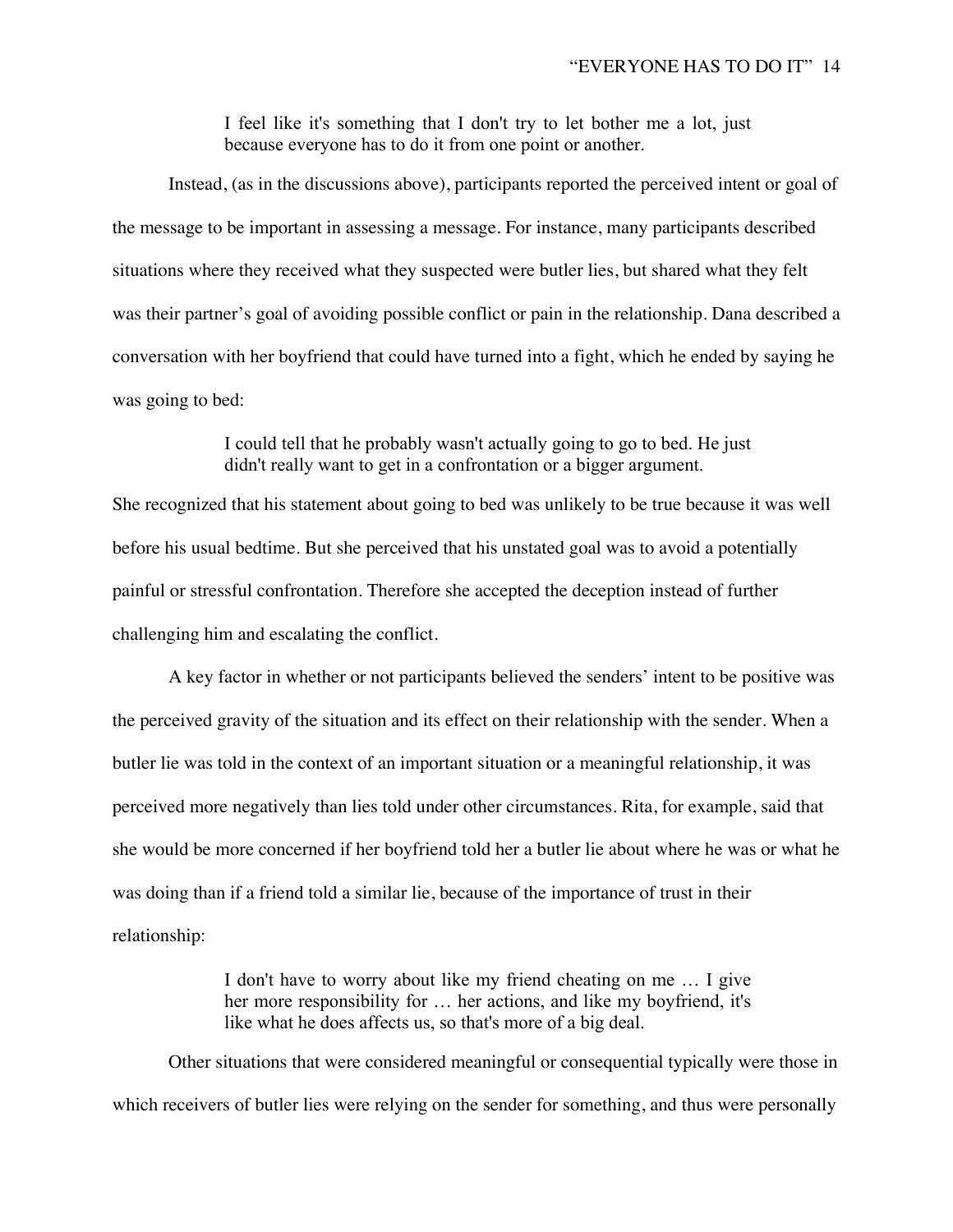impacted by the lie. Even these situations, though, varied according to the perceived urgency or importance. Anne explained:

> If it's urgent like a personal issue that a really close friend of mine wants to talk about versus my lab partner who wants to go over data results. Those are two different dynamics, one is more urgent and personal. Another is just, it's school work and it could be delayed for a little bit more so than, say a personal issue that your friend really needs help with.

Without evidence to the contrary, however, messages were generally perceived as having positive intent. There were cases, however, where a participant initially assumed positive intent on the part of a message sender, but later received evidence that this was not the case. This evidence negatively affected their perception of the message or messages, and the sender. In one particularly painful case, for example, Paul was told a series of butler lies by people he believed to be his friends, but who were actually using repeated butler lies as excuses for avoiding interaction with him, with the likely goal of terminating the relationship. These repeated messages were intended to offer polite reasons for declining interaction with Paul, but their effect in the aggregate was to reveal the underlying intent, which was ultimately quite hurtful:

> We were friends from seventh grade until sophomore year of high school. Then all of the sudden they started using these excuses. … I called them every single day in the summer, every single day and it was always an excuse for that. ... They were telling me in their own little subtle way they didn't want to be my friend, it was just like, "Why can't you just tell me what's up?" ... I was really, really unhappy for a while because of it. It was something that ruined my high school life basically. ... I feel like if they had told me in the beginning I could have just started to accept it, move on made new friends, find new people, stuff like that.

Here Paul was willing to believe the first several butler lies, believing that his friends intended to continue their social relationship but were genuinely busy. His willingness to believe their positive intent began to fade, however, as he realized that their behavior was increasingly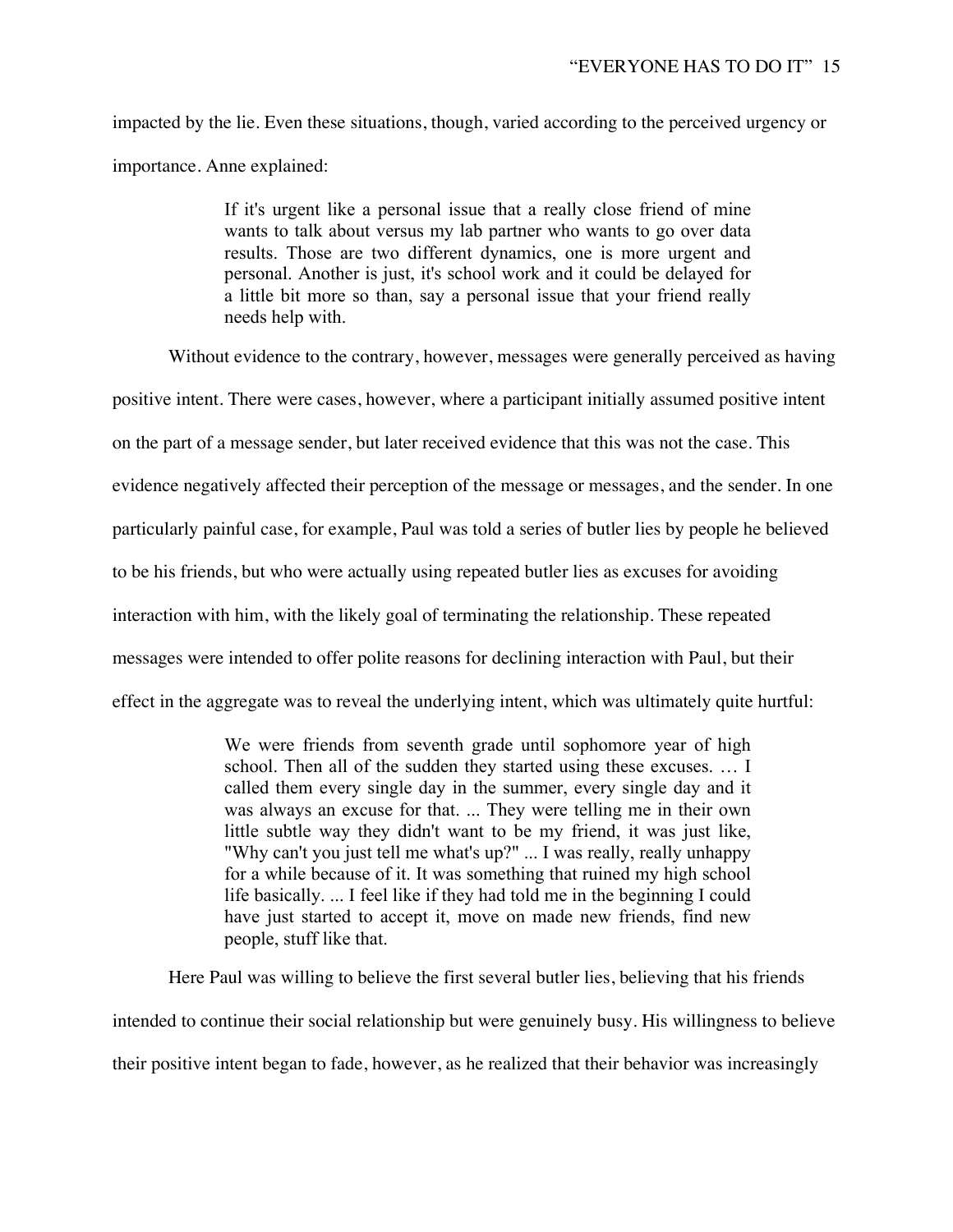incongruent with this interpretation. In this case, social inattention was highly consequential and painful for Paul.

There were other cases where repeated past butler lies provided evidence that affected people's interpretations of present messages. For example, Lola was invited to a party she knew she was unlikely to attend. Instead of declining the invitation, she replied *"*OK, I'll def try to come by*"* to leave the option open. Based on previous interactions, however, her friend recognized this as a butler lie, and was unwilling to believe it. He responded with a challenge to the initial message, *"*Ha ha, that's a no.*"* This challenge foregrounds possible tension in the relationship by indicating he did not believe Lola was going to make an effort to stop by.

In another similar case, the implausibility of a butler lie – combined with a history of deception – provided similar evidence. As Carly described:

> Well, my little brother is a big liar. Sometimes I'll call him, or text him and I'll be like, "Hey, David, what's up?" I just want to catch up with him. He's a freshman in high school, talking to his sister is not a number one priority. He'll be like, "Carly, I'm busy, I've got to go." He'll text me and be like, "In class." It'll be, like ten o'clock at night, on a Friday, "No, you're not."

In all of these examples we see that people's past inattention management behavior affects the interpretation of these messages.

More generally, we have illustrated in this section that receivers generally perceive butler lies as being sent with positive intent. There are times, however, when they receive evidence suggesting that the intent may in fact have been negative, which can be upsetting. In the next section we focus on factors senders consider in deciding whether or not to tell butler lies.

## **3.3 Factors Considered When Composing Butler Lies**

Having examined the factors that impact people's perceptions of others' intent when

telling butler lies, we next turned to our third research question, which was about the factors that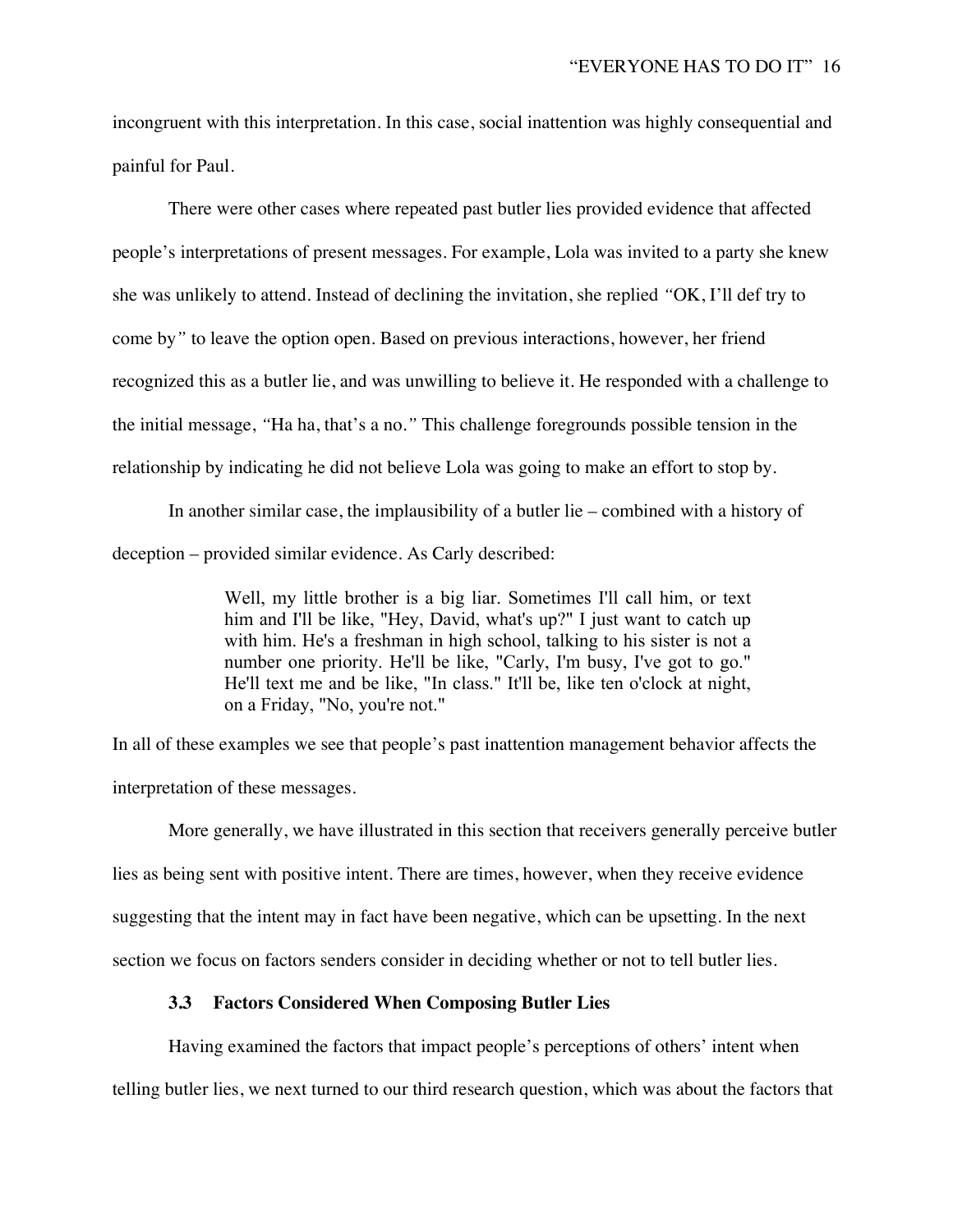participants considered when composing butler lies and predicting how their intent would be perceived. As with perceiving received butler lies, participants repeatedly mentioned the communication context and their relationship with the message receiver as important factors. Whether the relationship was important to them or not, however, participants generally agreed that butler lies were more appropriate and likely to be positively perceived in situations where the consequences of lying were lower. Specific consequences varied, but participants generally referred to possible relationship damage in terms of trust or continued social engagement. Relationships that were perceived as unimportant to the sender had lower consequences and butler lies were more often told in this context. Leah, for example, said she sometimes told butler lies to people with whom she does not want a close relationship, but still wants to be polite to:

> You'll just resort to that instead of just telling the truth like, 'Hey, listen, you're really annoying and I don't want to hang out with you.' [laughs] So like, 'Oh, you know, I really have a lot of homework,' which sounds better than, 'I don't like you' [laughs].

This is not to suggest at all that butler lies were used only in unimportant relationships, however. There were also many cases where participants reported using butler lies when they wanted to preserve an important relationship. Sally, for example, noted:

> I think you use butler lies when you don't want to hurt someone. The irony is, you probably use butler lies with people you care more about.

In these cases, the participants believed the consequences would not be significant because the receiver of the message would understand even if they suspected it was a lie. Kim described frequently using butler lies to end conversations with a friend she met while studying abroad. Both friends often remarked that they needed to catch up more in-depth, though they generally ended conversations quickly with butler lies indicating they had to leave for some other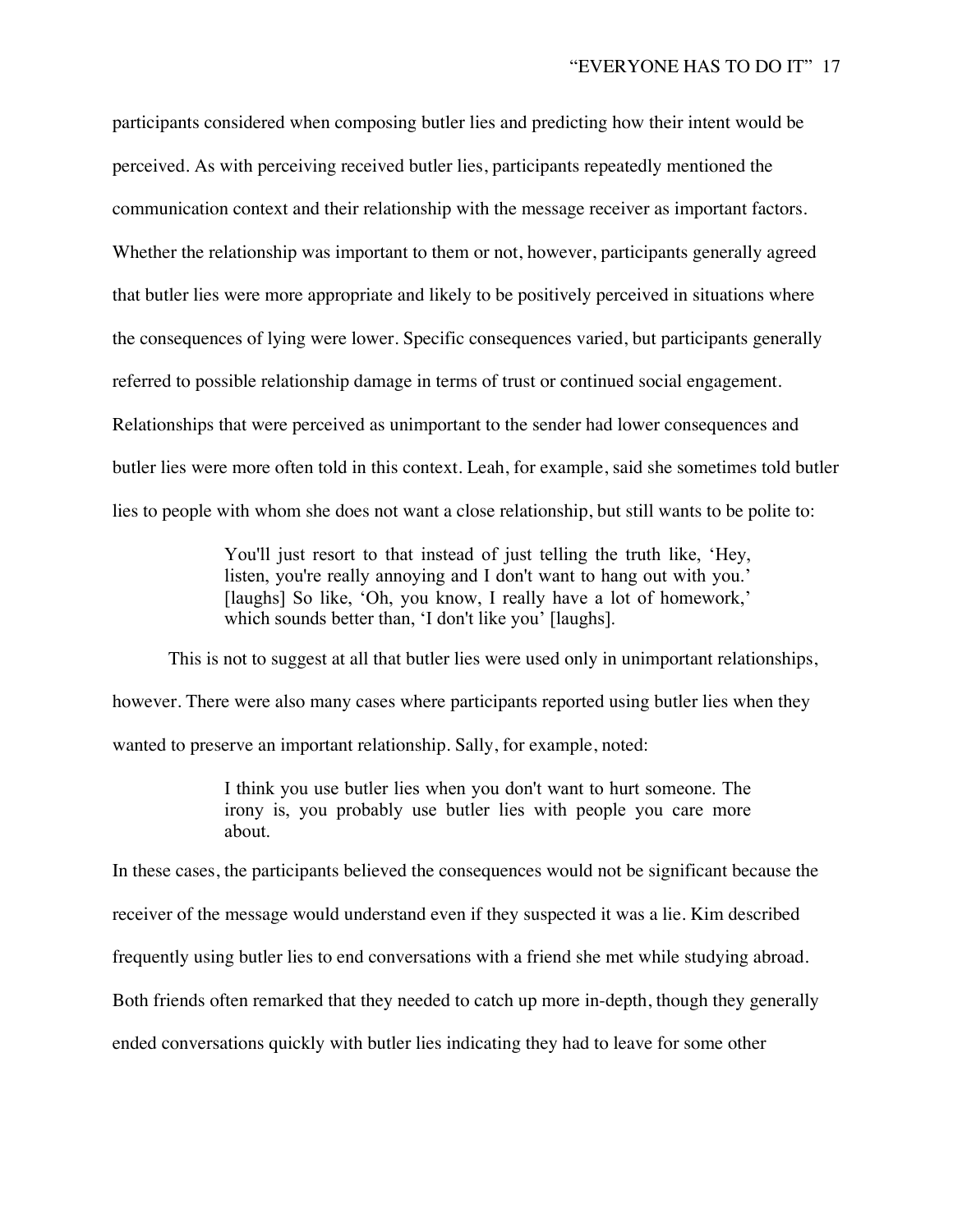commitment. Kim believed they shared understanding of an underlying message, that the relationship still mattered:

> She knows that I do want to talk to her and maybe I just can't or don't want to right then. So I don't think she would be upset if she knew that I didn't actually have to go.

Another theme hinted at in these examples is that participants considered not only the

possible consequences of a lie, but did so in light of the consequences of telling the truth. Many

believed that longer-term, more stable relationships were resilient to what could be blunt

statements of truth. In contrast, early stage relationships were seen as more fragile, and the truth

was seen as potentially more consequential. For example, early-stage romantic relationships

were seen as requiring more butler lies because they were fragile yet important, and participants

did not want to hurt the receiver's feelings. As Rita explained:

I feel like it happens more with boyfriends or people you're involved with than like friends, because friends are usually a little more blunt.

The same was true in the early stages of other social relationships, as Tanya said:

[I tell more butler lies to the people who are] not so close to me. The people that are close to me, I'll tell them the truth. It doesn't matter. I don't want to have lunch with you today or whatever.

Even in strong relationships, though, participants sometimes used butler lies to avoid

saying they wanted to spend time alone. Jack said he lied to his friends about his desire to stay

home so that they didn't label him as "anti-social." Similarly, Marie exaggerated about the

amount of housework she had to do, in order to avoid similar perceptions:

I'm going to do laundry today but I'm going to use that as my excuse for the entire day where it's only going to take me two hours. And I say that's the reason why I'm not going out; because I'm doing laundry, not because I want to be in for the night.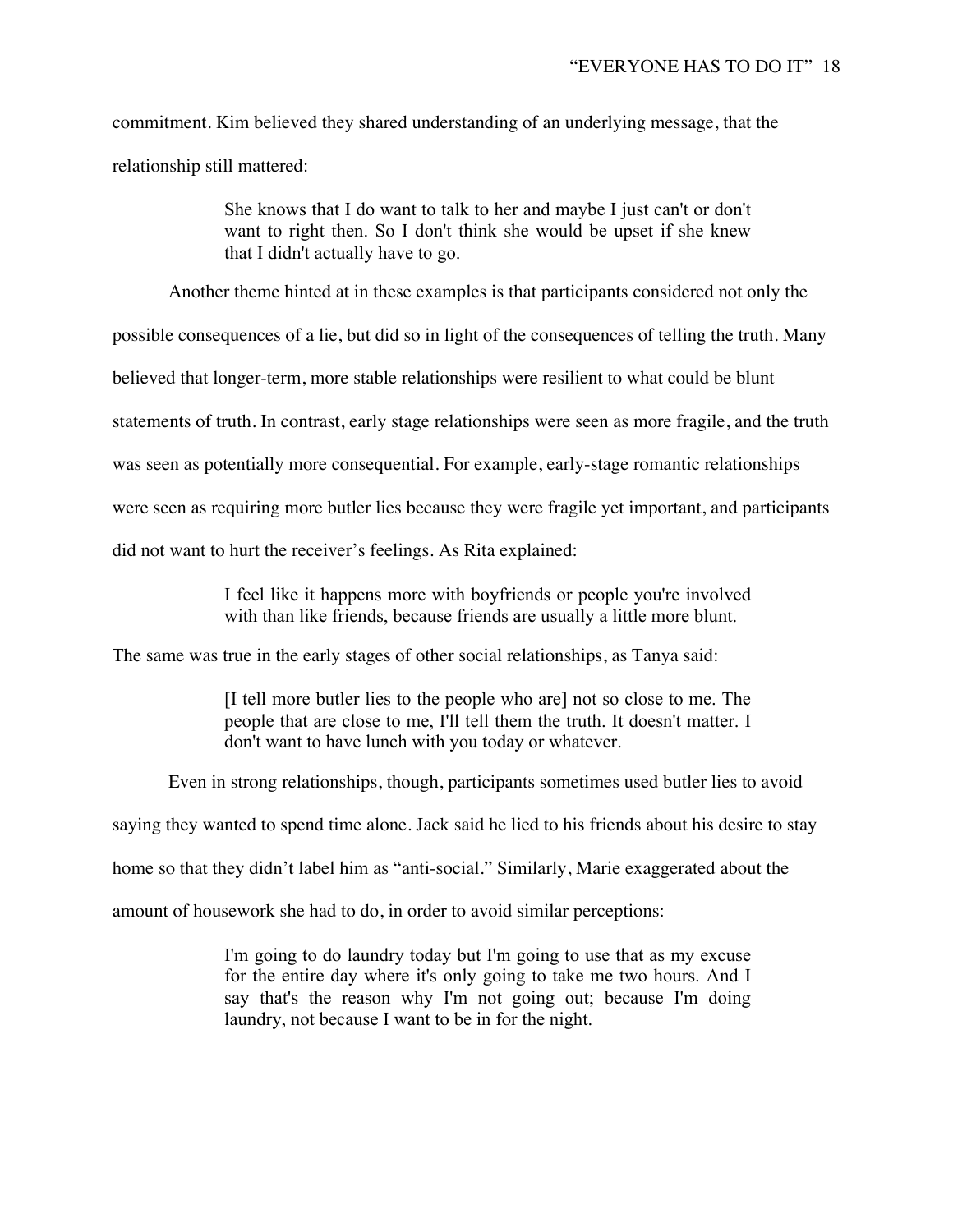Family relationships presented an interesting case in terms of stability and resilience to

telling the possibly blunt truth. Many participants felt that these relationships were more stable,

so they were less concerned with the consequences of telling the truth. As Tom explained:

I almost never lie to my family just because they're family. I mean they would understand anything so I don't really have to hold anything back from them. And I guess you don't have to really build a relationship with your family like it's just, it's there, you just have to maintain it. And with a friend, you always have to constantly like keep building it, like if you stop then you'll lose it. If you stop like you won't lose your family ever so...

In other cases, however, butler lies were seen as appropriate with family, particularly

when there was a desire to end the conversation quickly with the relationship intact. Participants were often conscious of how likely a given butler lie was to be questioned or to lead to further – unwanted – conversation with the message receiver. Ryan, for example, described using homework as an excuse to get off the phone with his dad because it ended the conversation more quickly than other potential excuses:

> He's never going to say, "Well, what's the homework on? What are you studying?" … some fun activity, he's going to ask, "Where are you going? What movie are you seeing?" or something like that.

This also raises the issue that participants considered not only the consequences of the receiver discovering a message was a lie, but also the receiver's likely reaction in light of the sender's goal of managing inattention. When constructing a butler lie directed at a parent, for example, participants often based their messages around doing schoolwork, as participants believed this was an activity likely to be received well by parents. Alexa stated, "The best thing [my mom] could hear is, 'Oh, I am going to do work'."

In this section, we have illustrated that senders carefully design their butler lies to be perceived positively. In determining how to do this, they consider the potential relational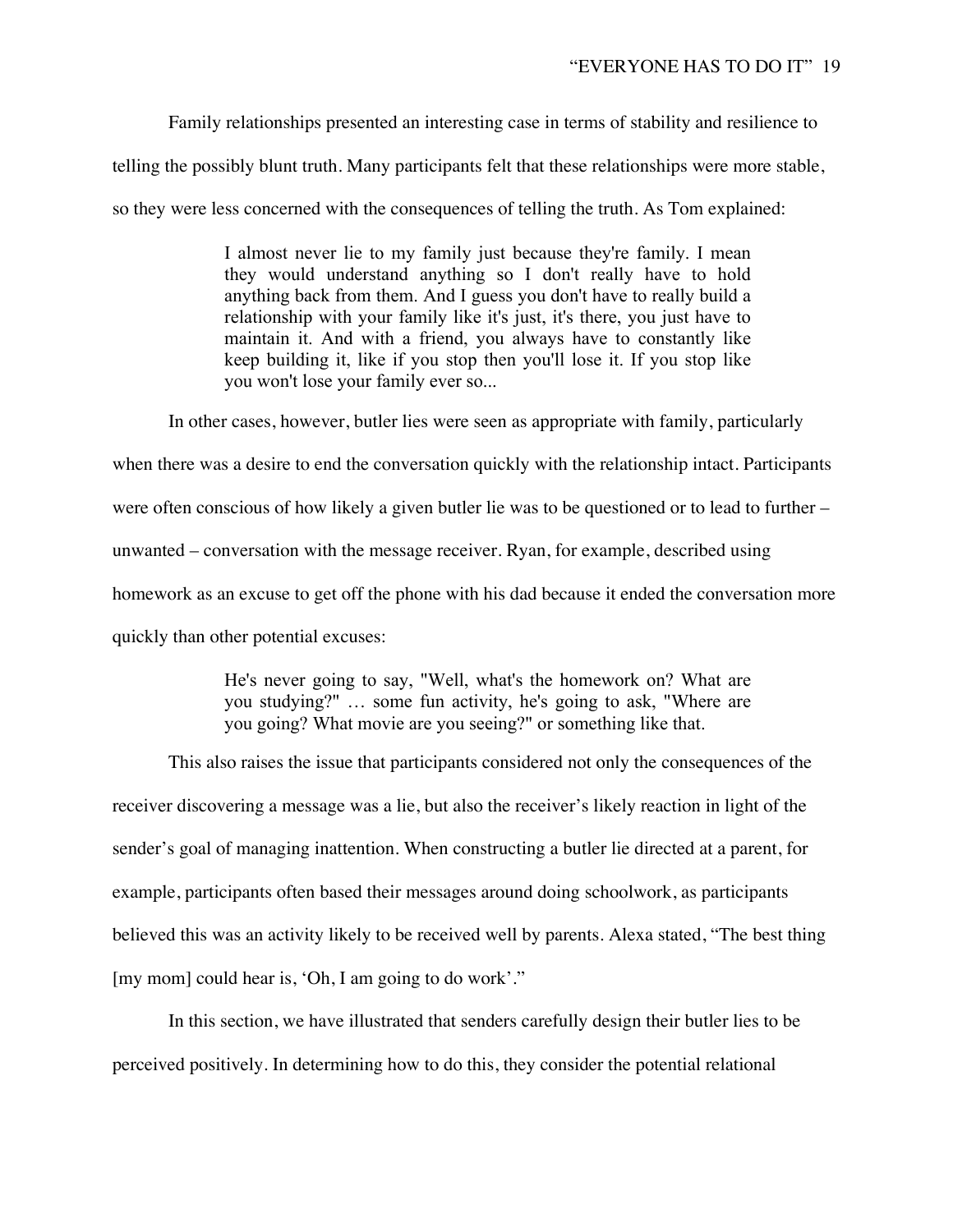consequences of a possible lie, as well as the relationship's resilience to a possibly blunt telling of the truth.

### 4 Discussion

We began this study with exploratory questions about perceptions of butler lies from the perspective of both senders and receivers, and the effects of relational factors on people's use of butler lies and their strategies for managing social inattention in socially acceptable ways. Based on the analyses we presented above, we here propose a joint action approach to guide our understanding the management of social inattention.

#### **4.1 Social Inattention Management as a Joint Process**

In reflecting on our analyses and results, we realized that the coordination processes people described had much in common with Clark's (1996) influential model of language use as a coordination tool in communication. The key overarching idea for Clark is that interlocutors use language to coordinate on multiple levels of language use, including both lower-level attentional processes and higher-level establishment of intended meaning. Clark refers to this process as joint action, noting that participants in an interaction must believe that they have a shared goal they are trying to achieve.

## *4.1.1 Language Use in Managing Inattention*

There are several components of Clark's general model of language use relevant to understanding social inattention. First, and perhaps obviously, we assume language to play a key role in managing social inattention. As Lewis (1969) originally noted, language is the primary tool for people to solve coordination problems. Coordination problems occur whenever two people have goals that are dependent on each other's actions (Schelling, 1960). In the case of social inattention, the problem revolves around resolving a mismatch in people's desires to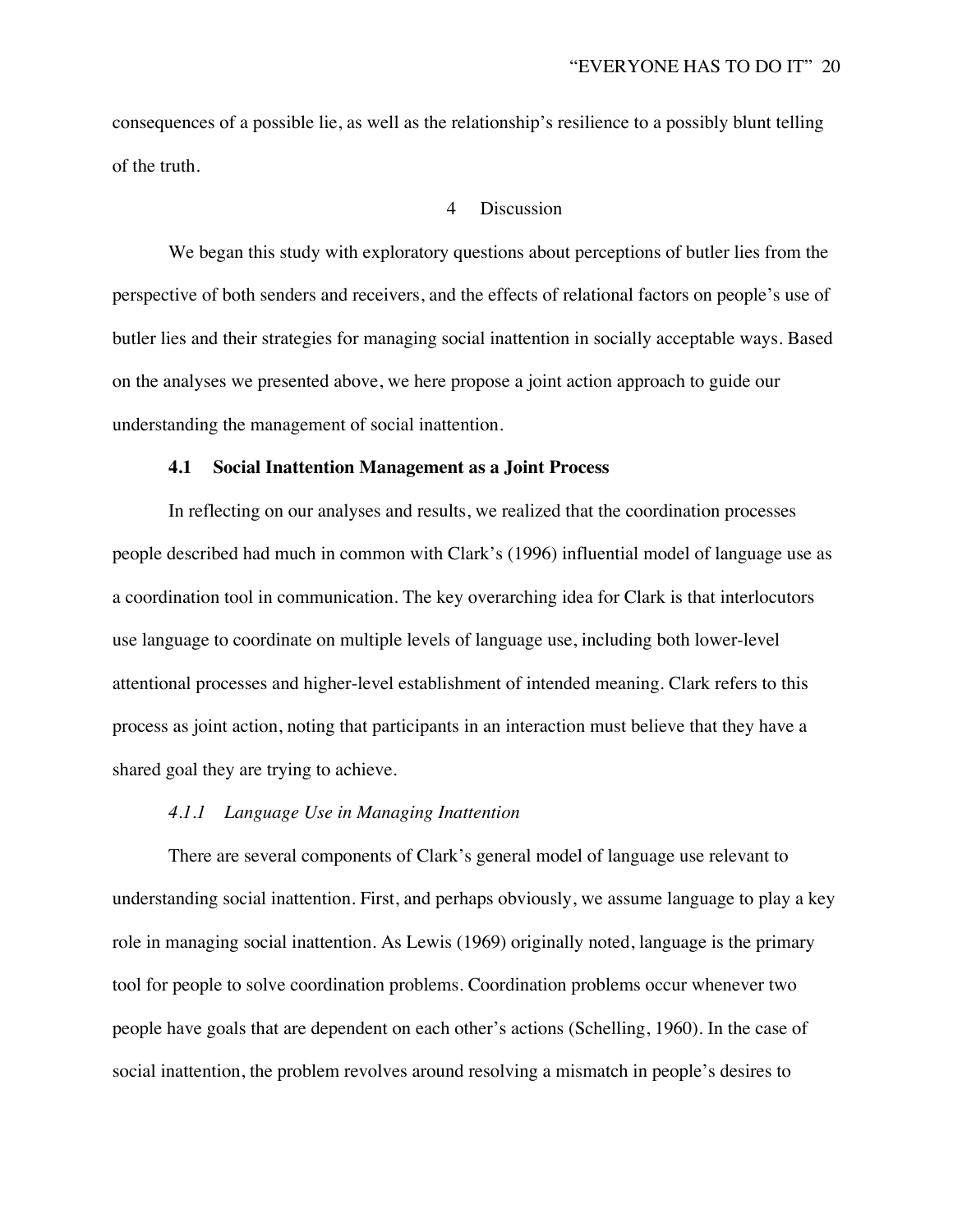interact, in which both nonetheless wish to maintain positive relations. The second component is the importance of language use in managing social concerns, from social equity to face threats. We argue that this is a fundamental part of social inattention.

A central concept in Clark's model is grounding, which refers to the coordination process through which participants establish they have understood each other's utterances sufficiently for current purposes. In prior studies of butler lies, participants seemed satisfied with these messages because this strategy allowed them to achieve their current purposes, such as exiting a conversation or avoiding another interaction, without further discussion. This suggests that understanding others' utterances sufficiently for current purposes is *not* necessarily synonymous with believing these utterances to be literally true. Consider the following hypothetical example in which Alice ends a conversation with Bob:

**Alice**: I'd love to talk more, but I have to go eat lunch now.

**Bob**: Ok, let's talk later.

**Alice**: Sounds good!

Accepting Alice's explanation that she has to eat lunch does not mean that Bob necessarily believes it to be true, but rather it means he is willing to accept her perceived purpose in producing the utterance (in this example, bringing the conversation to a close), rather than questioning the explanation further. Consistent with Clark's model, inferring the intended purpose (or "intent," in the terms we use above) of an utterance requires some sensitivity to the speaker's goals and understanding on the speaker's part that such an inference is likely to take place.

Speakers managing inattention often mean something by their utterance that needs to be recognized by their addressee. In the example above, Bob must consider Alice's proposal by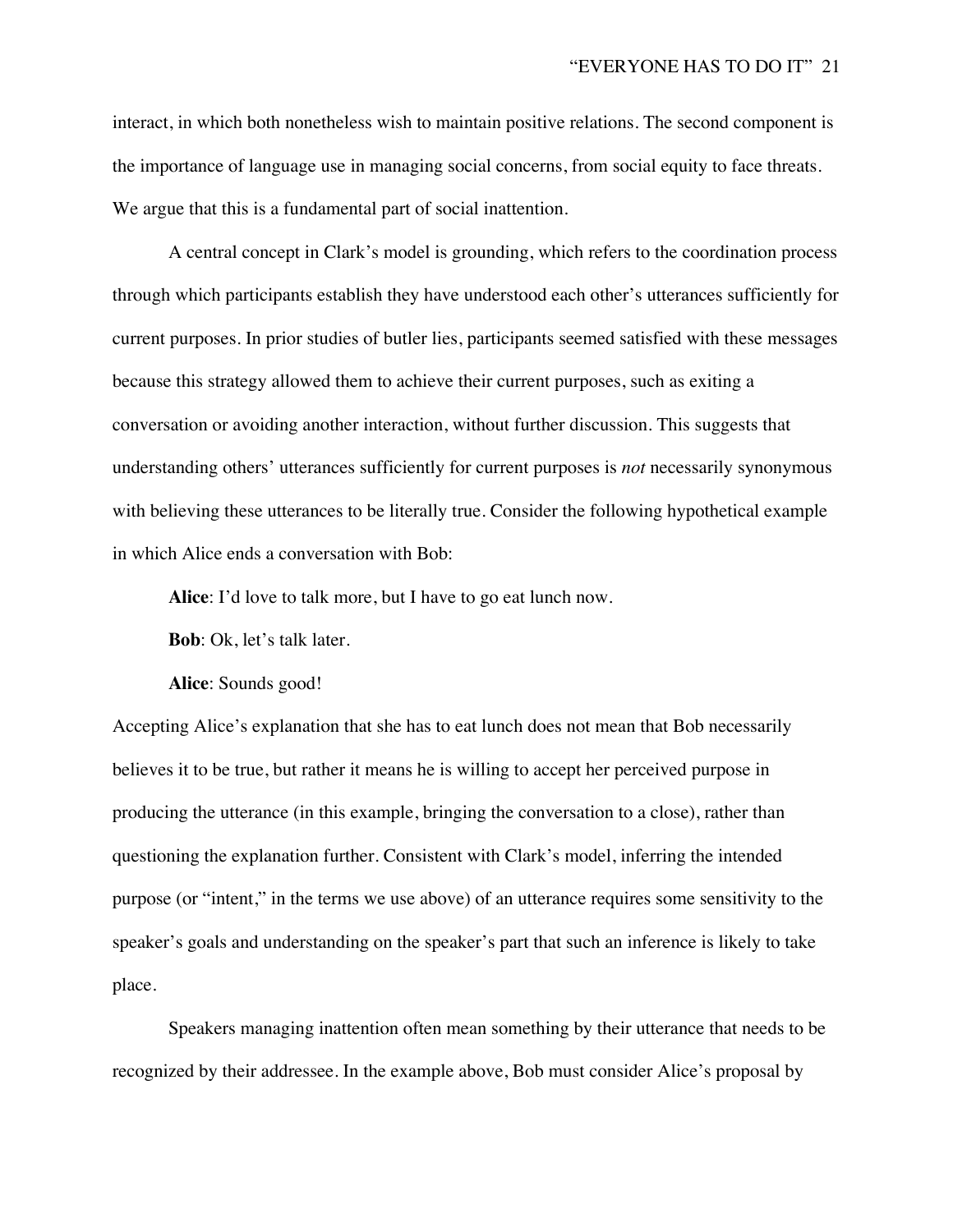either taking it up (e.g., "OK, let's talk later"), negotiating (e.g., "When exactly do you have to eat lunch? Can we talk for five more minutes?"), or rejecting that proposal (e.g., "No you're not. You said before that you were skipping lunch,").

When Bob accepts Alice's explanation and believes her intent is positive, we can say he is *willing to collaborate* with Alice on the meaning of this message. In this case, he will not question him further. If he is unwilling to collaborate, however, their coordination of inattention can break down in ways we described in examples presented above, and should trigger additional communication, referred to by Clark as "repair work" to clarify the intended meaning of the message (i.e., that Alice must leave the conversation) or to repair the relationship (i.e., if Bob is offended by Alice's repeated tendency to leave conversations early). Indeed we saw evidence of both successful collaboration around butler lies, such as Ryan using homework as an excuse to get off the phone with his dad, and some communication breakdowns requiring repair work, such as Lola's friend challenging her claim that she might attend a party.

In our data, we also saw clear evidence that people frequently did not rely primarily on the literal semantic meaning of butler lies (i.e., interpreting "I have to go to bed" or "brb" as accurate indicators of behavior), but rather understood the implied pragmatic intent of the message. They were generally willing to collaborate on this understanding to avoid conflict or threats to the relationship, even when they believed the content of the message to be literally false.

There was also some evidence to suggest that some inattention management messages have become common phrases that are not expected to be interpreted in a strict semantic light, as with Jill's explanation of butler lies such as "I'm on my way" in which she feels people have a pre-existing shared understanding about the meaning of such messages. These phrases are treated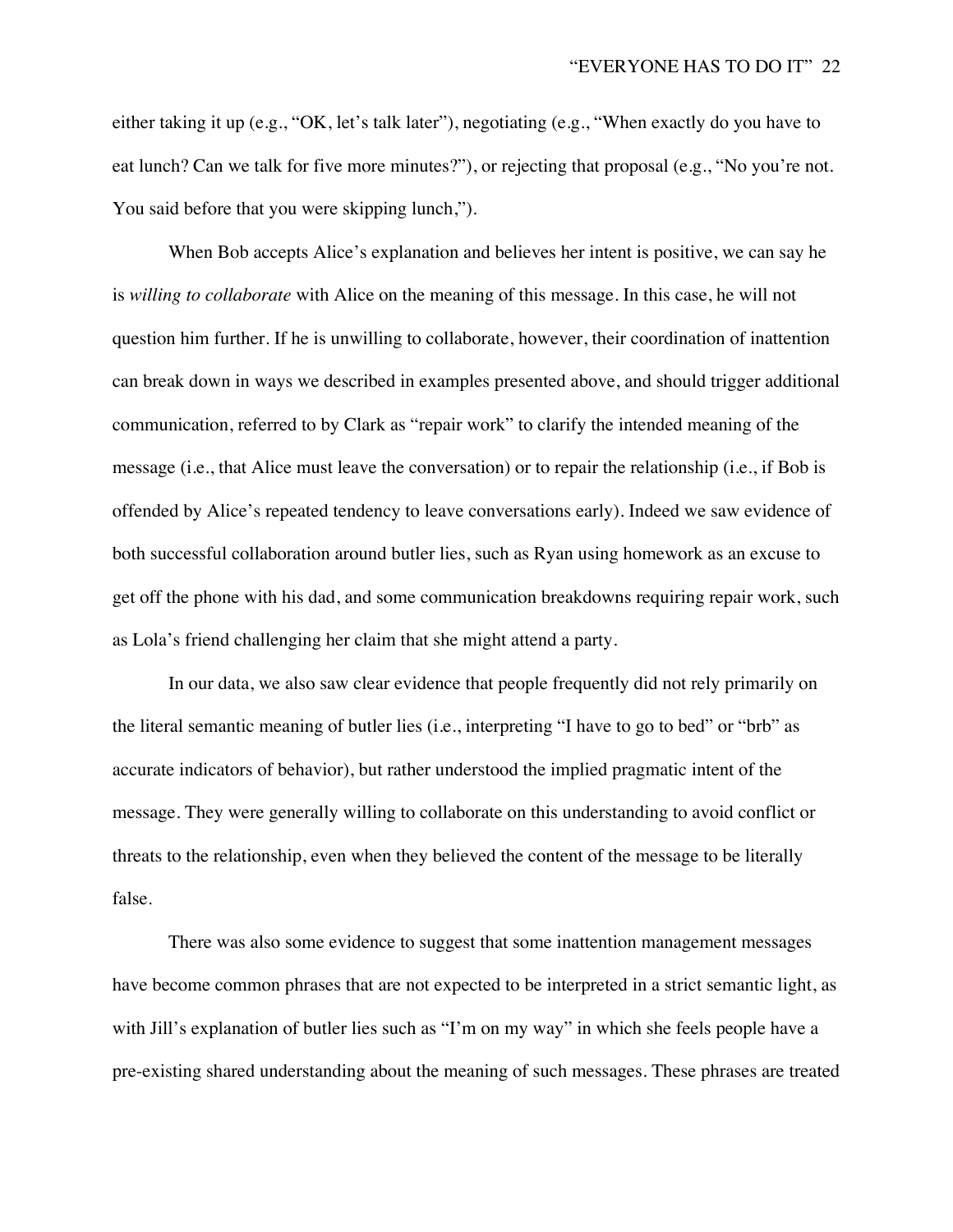by participants as "ostensible acts." Unlike deception, which occurs when the speaker leads the addressee to believe something that speaker knows to be false (Hancock, 2007), ostensible acts are not intended to be interpreted literally (Isaacs & Clark, 1990). Take, for example, the ostensible invitation "let's do lunch sometime!" followed by the response "sounds great!" In this example, both participants may mutually recognize that the invitation is a pretense, and the second speaker colludes in the pretense by responding appropriately. This is not deception because no false belief is generated. Instead, the speakers are satisfying an unstated, underlying purpose, such as communicating that, although they are unlikely to actually have lunch together, they would have enjoyed doing so (Isaacs & Clark, 1990).

For both deceptive and ostensible forms, however, management of inattention is collaborative in that both participants in an interaction must implicitly agree on the meaning of messages intended to account for or explain inattention. Indeed, a key attribute of inattention management seems to rest not on the literal truth of messages, but the shared interpretation of higher-level pragmatic meaning and goals. We observed many cases where participants sought to cast their inattention (i.e., failure to respond to messages, ending a conversation, etc.) in a socially acceptable light. Often this came down to making the inattention appear to be inadvertent (i.e., "I wasn't deliberately ignoring you, I was asleep.") or affected by some external force (i.e., "I was in a meeting.").

## *4.1.2 Relational Concerns*

Another key feature of Clark's joint action model is the recognition that interpersonal and relational forces shape coordination and language use. A vast amount of research has provided support for this proposition, including research on sociolinguistics and politeness (Watts, 2003), social equity (Walster, Walster, & Berscheid, 1978), and face (Goffman, 1955).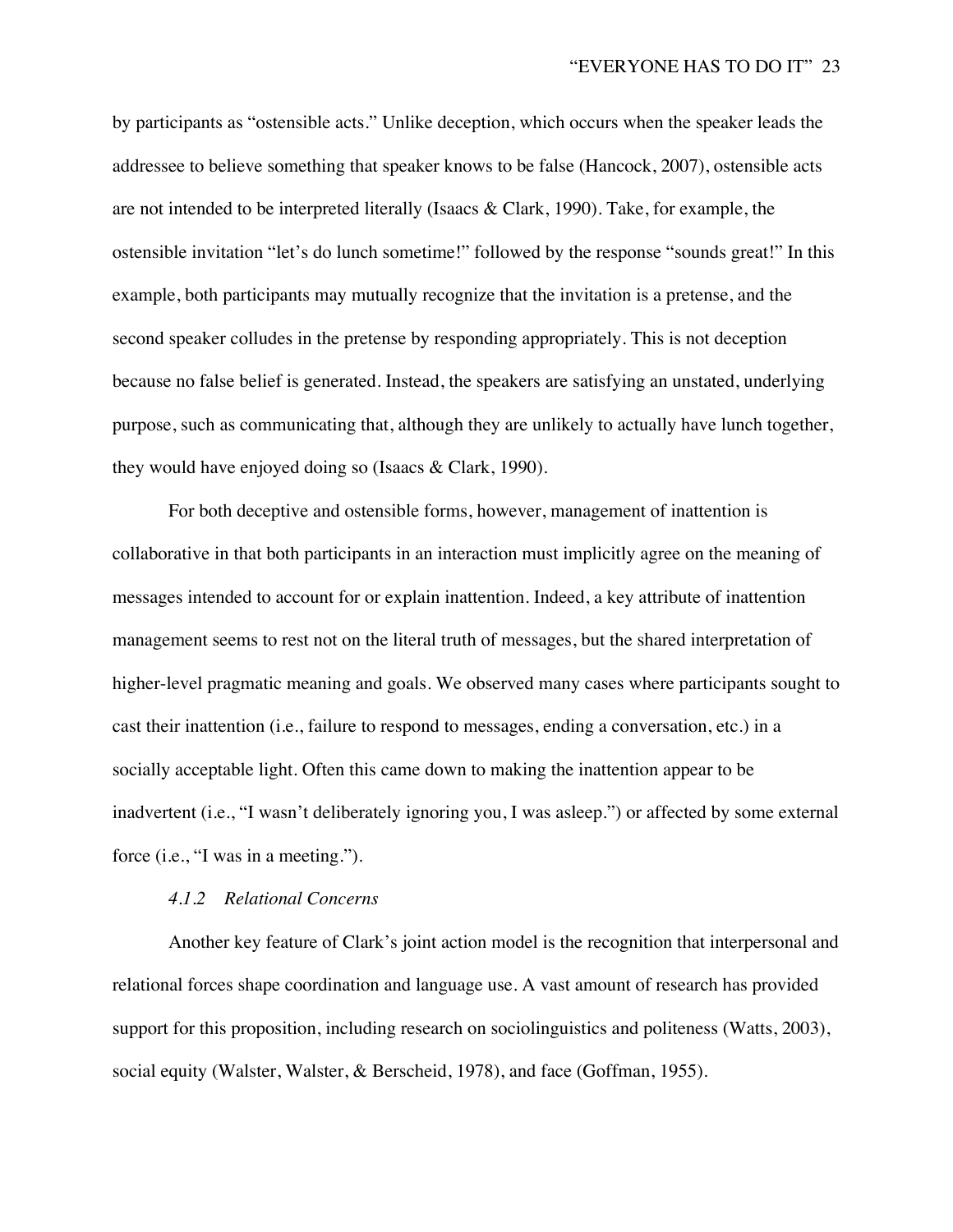Preserving and protecting relationships was clearly a concern of participants in managing social inattention, and several attributes of relationships were cited as important in this regard including the type of relationship, its stability, and others' expectations. The stability of a relationship was seen as a factor in whether deception was used or not: stable relationships (e.g., best friend) often required fewer butler lies while more fragile relationships (e.g., new romantic partners, modest friends and acquaintances) required more, consistent with Wolfson's Bulge Theory.

We also saw evidence of failures to coordinate around butler lies, however, and these often stemmed from a combination of the relational context and the literal content of the messages. Indeed, the relational nature of our approach highlights both the appeal and the danger of using deception (e.g., butler lies) as a strategy for managing social inattention. People may be willing to collaborate by accepting deception if the intended message of the sender is congruent with their relational goals (i.e., preserving the relationship even when, say, a friend is late for a planned encounter or does not reply to a message). When the sender and receiver have differing relational goals, however, problems can arise. While our participants were willing to collaborate and accept butler lies from their friends who were occasionally unavailable, a series of such utterances may add up to an unstated, underlying meaning of "I don't want to be your friend any more,." As Paul experienced, this type of social inattention is akin to ostracism, which can be psychologically painful and is relationally consequential (Williams & Nida, 2011).

The potential for both positive and negative relational consequences highlights the important question of how people interpret inattention management behavior of others and assess their intended meaning. While our data provide some reflection on this issue, this is a clear topic for future research as we note below.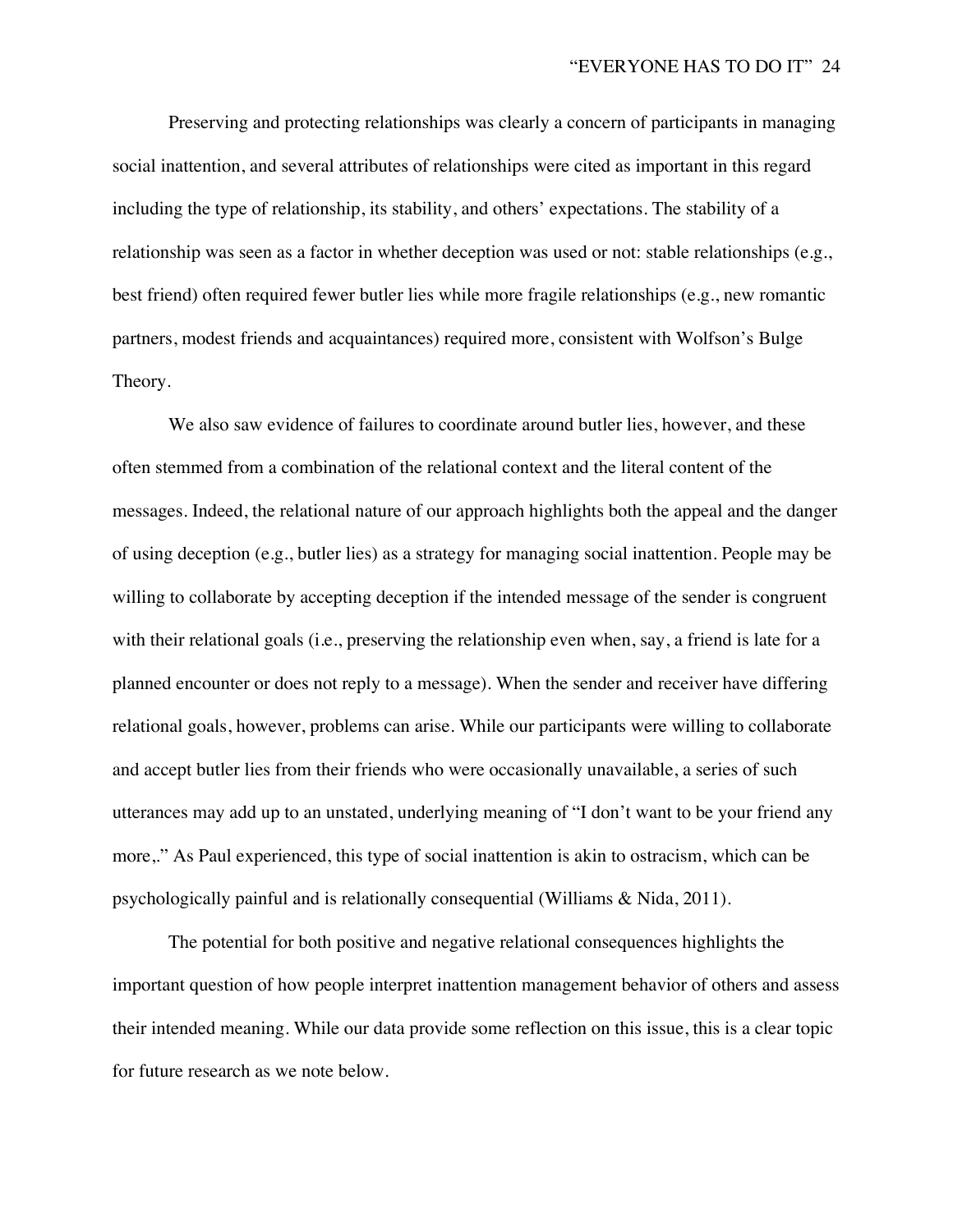### **4.2 Design Implications of a Joint Action Model of Social Inattention**

One key finding from our results that has design implications is that willingness to collaborate around pragmatic meaning may often be more important than the literal semantic truth of messages; and this is affected substantially by the relational context of messages and by the intentional and accidental presentation of evidence in interactions. We urge designers to consider including contextual and relational information that can help users determine when a threat to collaboration might be likely.

Recent tools, such as Friend Feed (friendfeed.com), allow users to aggregate updates from multiple social media feeds in one stream. Our results suggest it may also be useful to provide message senders with a similar aggregation that lets them see the information their contacts can view about them. For example, a text messaging system might import contacts from other media (such as email and social networking sites) and provide access to information previously shared with a contact. Senders might then be better able to manage the information they share and improve the consistency of the stories they tell friends and acquaintances.

Another feature that arguably helps with this is message histories for a particular contact. Seeing these messages might make a sender more aware of recent butler lies to that person. To be clear, we are not advocating helping people deceive and possibly hurt others, but we do want to help them manage their availability and avoid communication overload. This means being sensitive not just to the need for ambiguity and crafting plausible explanations (Nardi, Whittaker & Bradner, 2000) but also sensitivity to factors that seem to influence others' willingness to collaborate.

This also helps explain why the public was unexcited about features such as the Palm Pre's "I'm late" notification, which used the phone's GPS location and calendar data to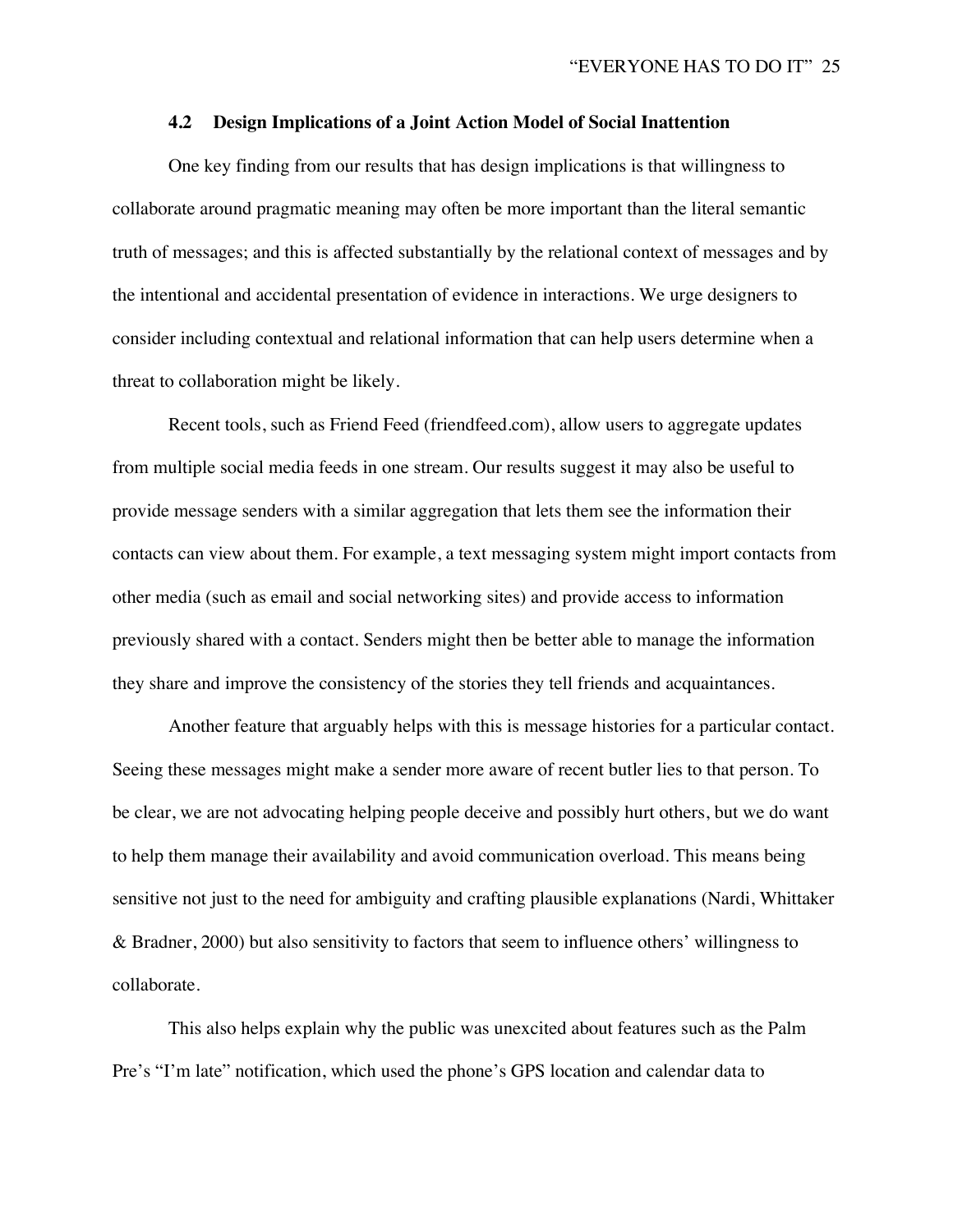anticipate when the user was running late for a meeting, and generating an automated notification to others (Buchanan, 2009). Such a feature could be harmful if systems do not factor in things such as the content of recent messages and closeness of the relationship. Our results show clearly that people bring more to the parsing of these messages than just the current message, and that the effects of these messages can be significant, particularly when the willingness to collaborate breaks down.

### **4.3 Limitations and Future Work**

We have conducted an initial exploratory study of people's attitudes toward and reflections on their own and others' inattention management behaviors and strategies. As an exploratory study, our goal is to present an initial theoretical framework and propose substantial additional research in this area.

As with any study of this nature, there are several limitations that urge caution in the interpretation of these findings. First, we studied a student population at a university in the United States. Teens and students are among the largest users of text messaging (Nielsen Research, 2010), so they present a useful window into how this medium is used for everyday communication. At the same time, students are at a point in their lives when their social, romantic and family relationships are in a state of change that is different from other demographic groups. As such, these results might look different in a more mature sample of the population, and we do not claim broad generalizability. It is also possible that participants did not accurately recall their experiences in describing them to us, though we have no reason to believe that this was the case and we note further that the interview protocol referenced specific messages the participants had sent.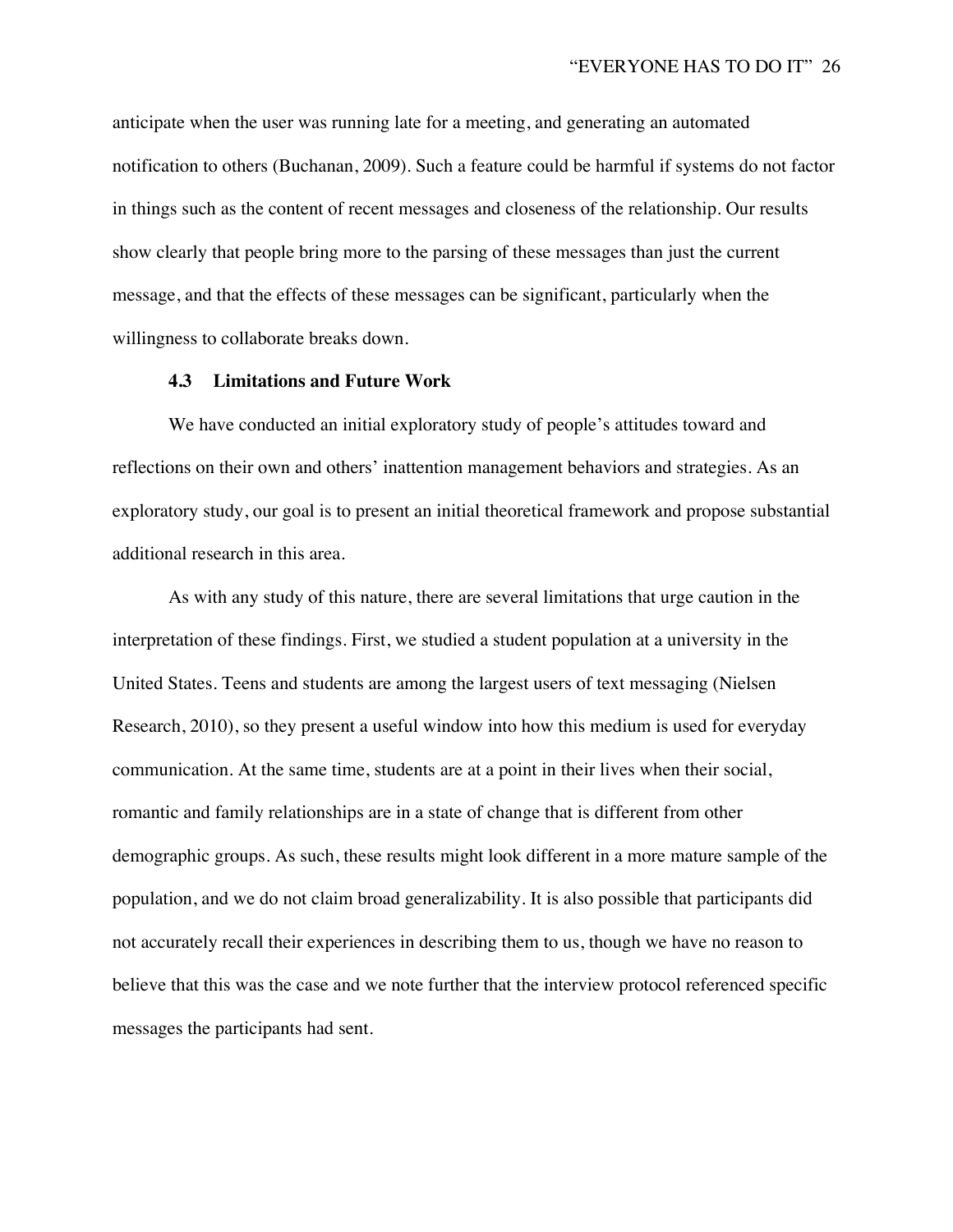Perceptions of deception are also heavily influenced by value systems, moral frameworks and cultural norms (Bok, 1989; Ma, Xu, Heyman, & Lee, 2011). It is possible that different populations would have very different attitudes toward both deceiving others and how to respond when one is deceived by another. We therefore urge further study of these issues in broader populations that cross demographic and cultural boundaries. The present findings represent an initial foray into a very complex and varied social environment that is likely to vary substantially across these lines, and merits careful study in multiple contexts.

As such, this work sets the stage for a range of future studies of inattention management. We propose a series of complementary qualitative and quantitative studies to more fully explore this area and develop a robust theoretical canon.

Qualitatively, our study portrays student conceptualizations and perceptions of butler lies, but additional qualitative study is necessary to see how different populations perceive and use these messages, and if other inattention management strategies are more prevalent in other communities. It is also necessary to understand how inattention management strategies play out in the full constellation of media that is available (and rapidly changing), and how the features of these media interact with people's selection of strategies in particular contexts.

Quantitatively, there is a clear need for additional studies of inattention management strategies at the message level from both the sender and receiver perspective. Such studies allow actual strategic behavior to be observed and quantified, to more fully test the theoretical premises we have described here. We also urge quantitative linguistic analysis of message-level data to understand the mechanics of inattention management, and seek, for example, evidence of cues indicating implicit agreement on pragmatic meaning or linguistic features that might signify potential breakdown in the collaborative inattention management process.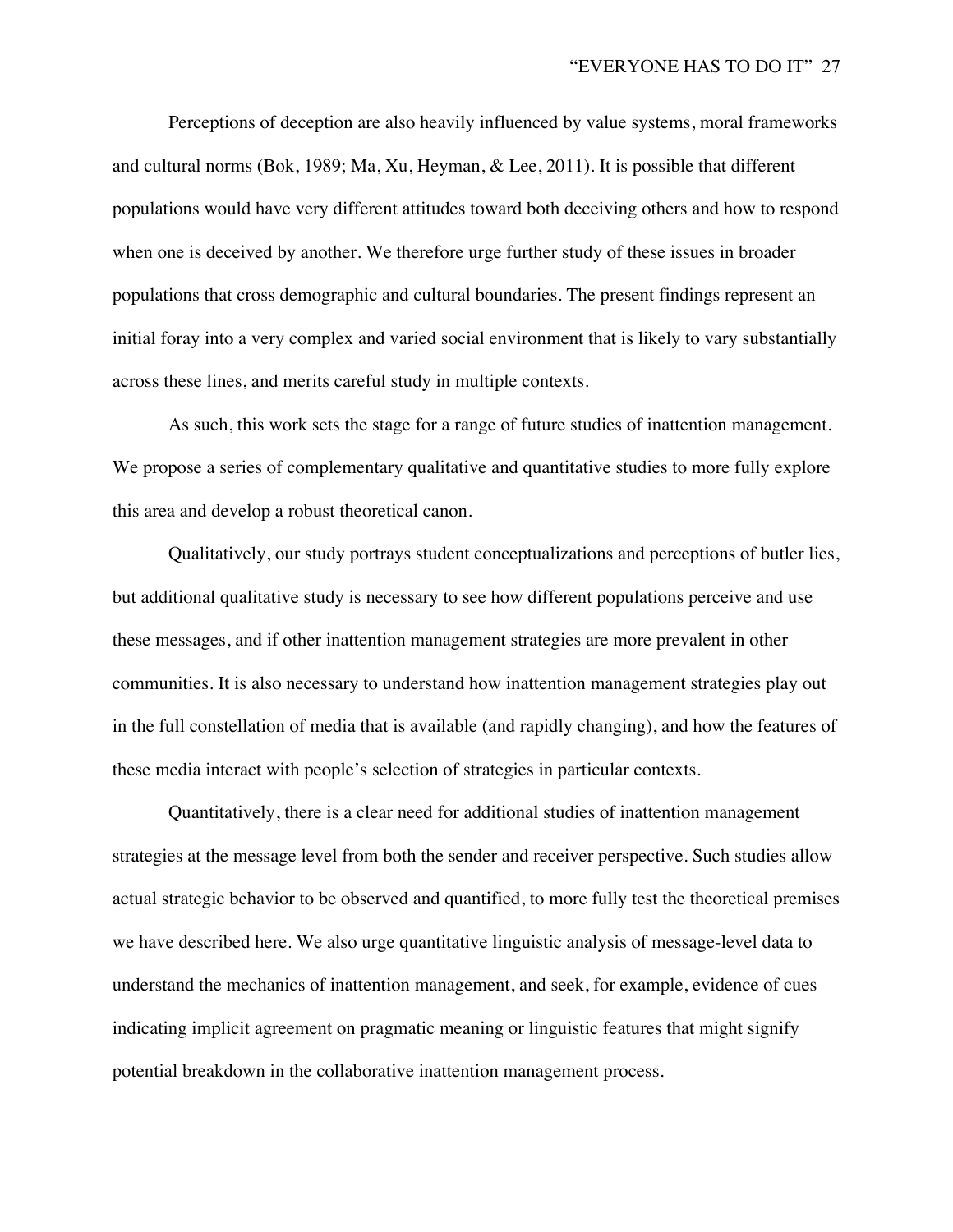## 5 Conclusion

In an always-on world of constant and virtually unlimited interaction opportunities via mobile devices, the ability to manage inattention to others in a relationally sensitive way is critical to maintaining a desirable level of availability for interactions and sustaining one's social relationships. We have presented a qualitative exploration of inattention management among a college student population, focusing in particular on the use and perception of "butler lies," a documented strategy for managing social inattention. Our contribution to the study of how people interact in mediated contexts is a novel extension to prior theories of politeness and availability management that draws on Clark's framework for understanding language use as a coordination process. In the case of inattention management, we argue that what matters is not the literal truth of the message (which is often the focus in deception literature) or the sender's intent alone (which is the focus of politeness and self-presentation literature), but rather the implicit agreement by both parties on the positive pragmatic meaning of the message. Where there was evidence that this implicit agreement was not achieved, inattention management strategies were described by our participants as being less successful. We further call for additional qualitative and quantitative studies to further explore and expand these findings.

# 6 References

- Aoki, P., & Woodruff, A. (2005). Making space for stories: ambiguity in the design of personal communication systems*.* In *Proc. ACM CHI*, 181-190.
- Bailey, B. P., & Konstan, J. A. (2006). On the need for attention-aware systems: Measuring effects of interruption on task performance, error rate, and affective state. *Computers in Human Behavior, 22*, 685-708.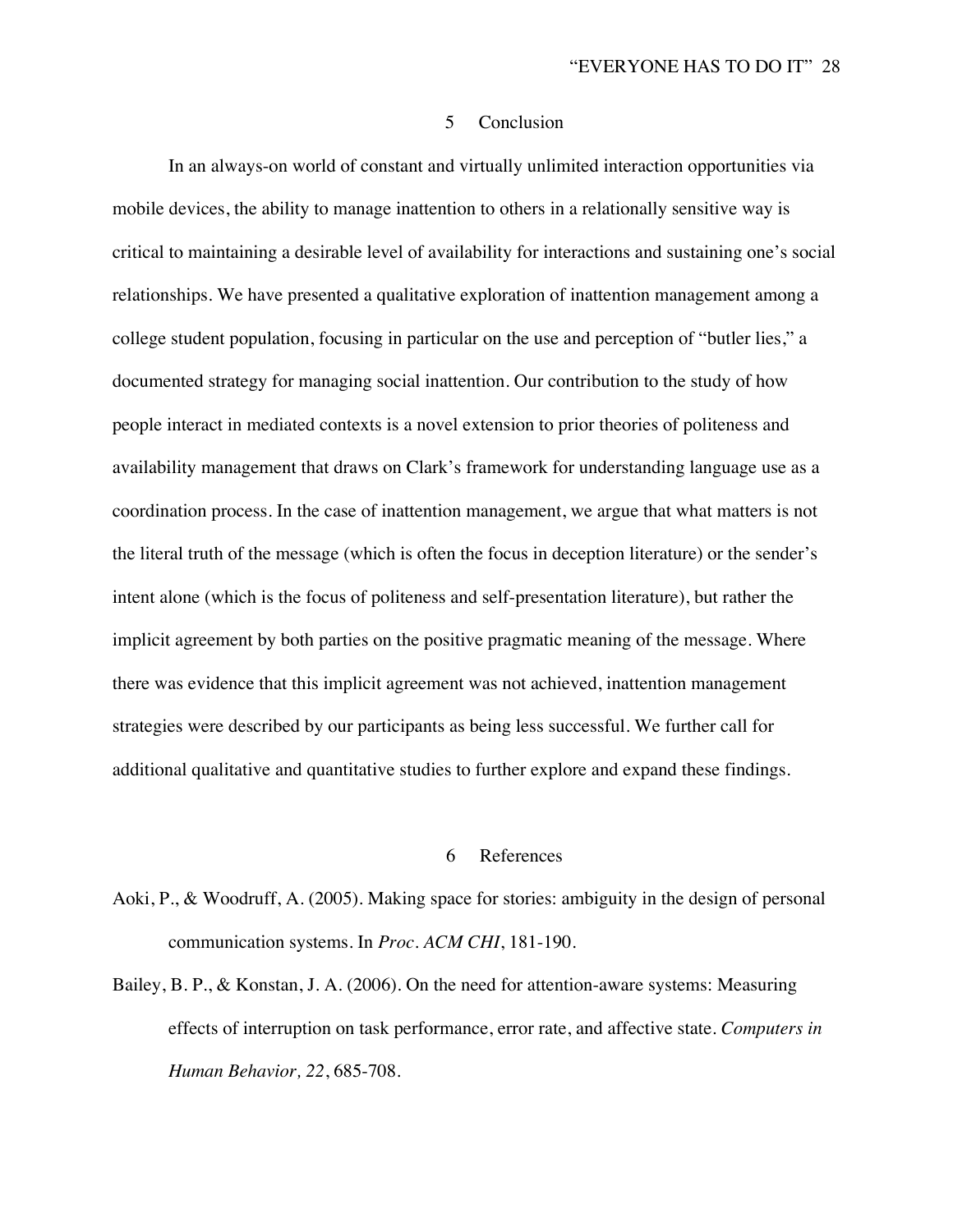Bell, A. (1984). Language style as audience design. *Language and Sociology, 13,* 145-204.

- Birnholtz, J. (2010). Adopt, adapt, abandon: Understanding why some young adults start, and then stop, using instant messaging. *Computers in Human Behavior, 26*, 1427-1433.
- Birnholtz, J., Dixon, G., & Hancock, J. (2012). Distance, ambiguity and appropriation: Structures affording impression management in a collocated organization. *Computers in Human Behavior, 28*, 1028-1035.
- Birnholtz, J., Guillory, J., Hancock, J. T., & Bazarova, N. (2010). "on my way": Deceptive Texting and Interpersonal Awareness Narratives*.* In *Proc. ACM CSCW*, 1-4.

Boehner, K., & Hancock, J. (2006). Advancing ambiguity*.* In *Proc. ACM CHI*, 103-107.

- Bok, S. (1989). *Lying: Moral choice in public and private life* (2nd ed.). New York, NY: Random House.
- Boneva, B., Quinn, R., Kraut, R., Kiesler, S., & Shlovski, I. (2006). Teenage communication in the instant messaging era. In R. Kraut, M. Brynin & S. Kiesler (Eds.), *Computers, Phones and the Internet: Domesticating Information Technology* (pp. 201-218). Oxford, UK: Oxford U. Press.
- Brown, P., & Levinson, S. (1987). *Politeness: Some universals in language usage*. Cambridge, UK: Cambridge University Press.
- Buchanan, M. (2009). Gizmodo: Palm Pre "Oops I'm late" feature sounds kind of horrible. Retrieved December 10, 2011, from http://tinyurl.com/6u3bm3n
- Camden, C., Motley, M. T., & Wilson, A. (1984). White lies in interpersonal communication: A taxonomy and preliminary investigation of social motivations. *Western Journal of Speech Communication*, 48(4), 309-325.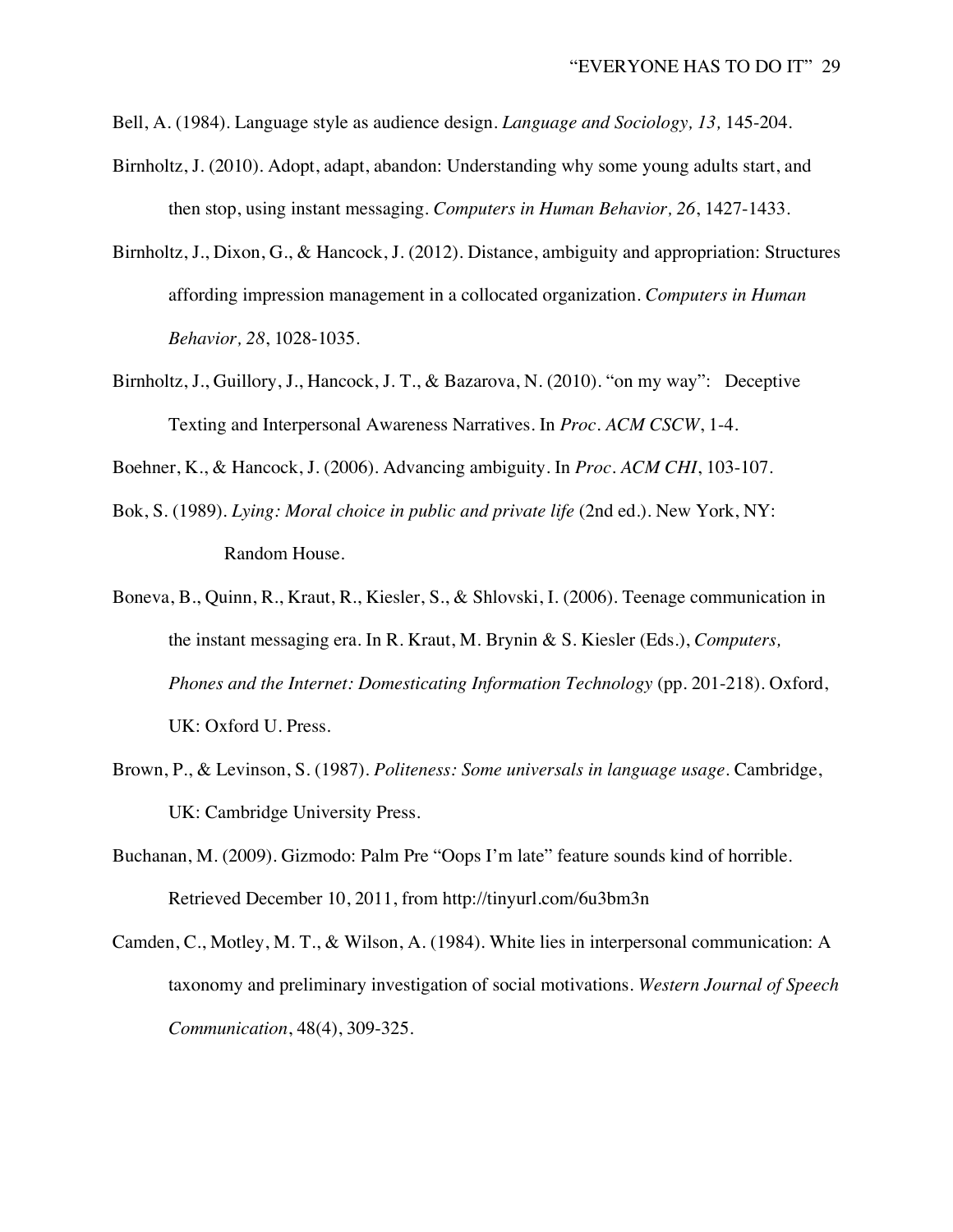- Chatterjee, S., Abhichandani, T., Li, H., Tulu, B., & Byun, J. (2005). Instant messaging and presence technologies for college campuses. *IEEE Network 19 (*3), 4-13.
- Chen, B. X. (2011). *Always on : how the iPhone unlocked the anything - anytime - anywhere future--and locked us in*. Cambridge, MA: Da Capo Press.

Clark, H. H. (1996). *Using language*. New York: Cambridge University Press.

- Cody, M. J., & McLaughlin, M. L. (1990). Interpersonal accounting. In H. Giles & P. Robinson (Eds.), *Handbook of language and social psychology* (pp. 227-255). London: Wiley.
- DePaulo, B. M., & Kashy, D. A. (1998). Everyday lies in close and casual relationships. *Journal of Personality and Social Psychology*, 74, 63-79.
- Glaser, B. G., & Strauss, A. L. (1967). *The discovery of grounded theory: strategies for qualitative research*. Hawthorne, NY: Aldine de Gruyter.
- Goffman, E. (1955). On face work: an analysis of ritual elements in social interaction. *Psychiatry, 18*, 213-231.
- Grinter, R., & Eldridge, M. (2003). Wan2tlk?: Everyday text messaging. *Proc. ACM CHI*, 441- 448.
- Hancock, J. T. (2007). Digital deception: When, where and how people lie online. In K. McKenna, T. Postmes, U. Reips & A. N. Joinson (Eds.), *Ocford Handbook of Internet Psychology* (pp. 287-301). Oxford, UK: Oxford U. Press.
- Hancock, J. T., Birnholtz, J., Bazarova, N., Guillory, J., Perlin, J., & Amos, B. (2009). Butler lies: Awareness, deception and design. *Proc. ACM CHI*, 517-526.
- Hopper, R. (1992). *Telephone conversation*. Bloomington: Indiana University Press.
- Huberman, A. M., & Miles, M. B. (1994). Data management and analysis methods. In Lincoln & Denzin (Eds.), *Handbook of Qualitative Research*. Thousand Oaks, CA: Sage.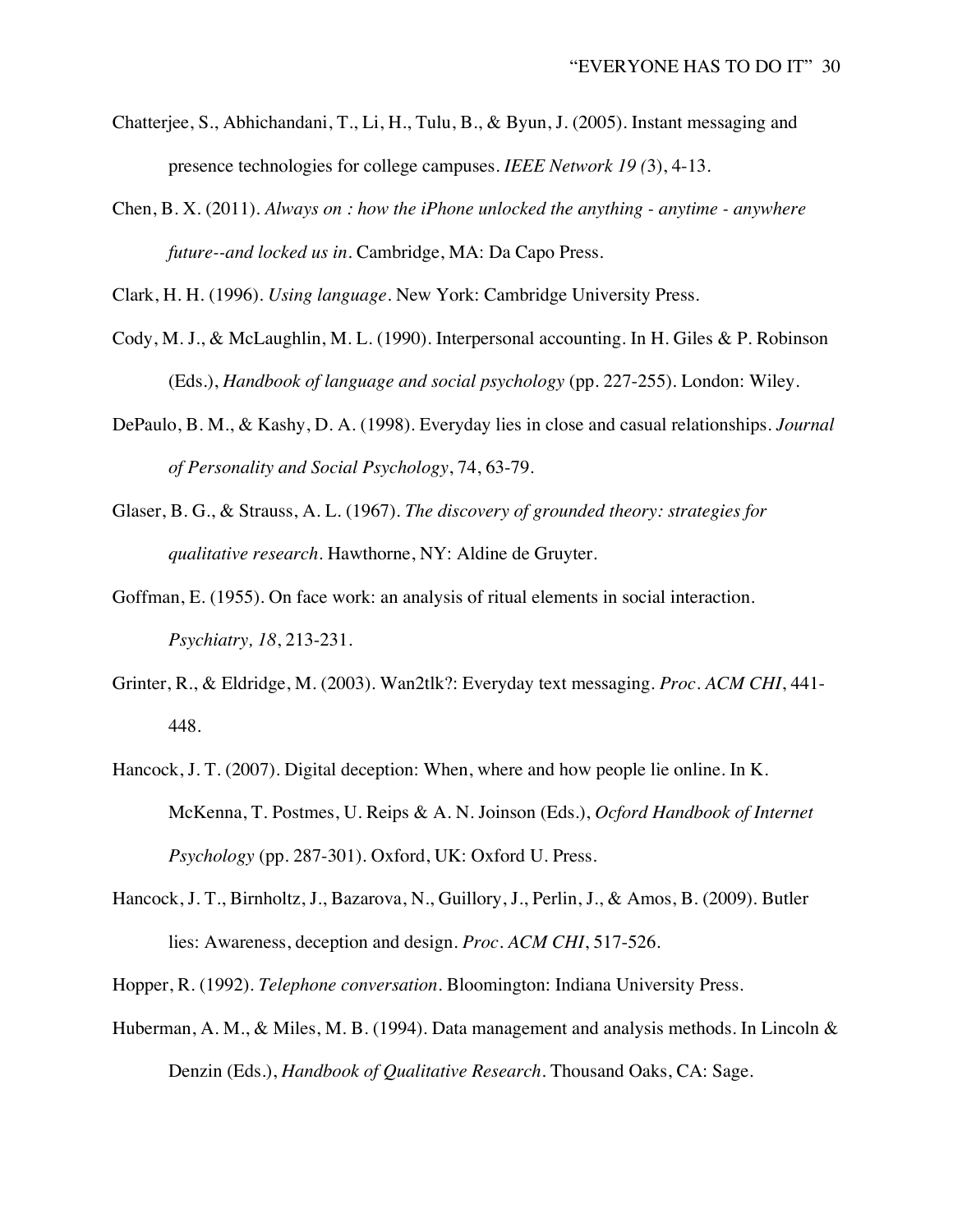Isaacs, E., & Clark, H. H. (1990). Ostensible invitations. *Language in Society, 19*, 493-509.

- Leonardi, P. M., Treem, J. W., & Jackson, M. H. (2010). The connectivity paradox: Using technology to both decrease and increase perceptions of distance in distributed work arrangements. *Journal of Applied Communication Research, 38*(1), 85-105.
- Leshed, G., & Sengers, P. (2011). "I lie to myself that I have freedom in my own schedule": productivity tools and experiences of busyness*.* In *Proc. ACM CHI*, 905-914.
- Levine, T. R., Park, H. S., & McCornack, S. A. (1999). Accuracy in detecting truths and lies: Documenting the "veracity effect." *Communication Monographs*, *66*, 125-144.
- Lewis, D. K. (1969). *Convention: a philosophical study*. Cambridge: Harvard University Press.
- Ma, F., Xu, F., Heyman, G. D., & Lee, K. (2011). Chinese children's evaluations of white lies: Weighing the consequences for recipients. *Journal of Experimental Child Psychology, 108,* 308-321.
- Mark, G., Gudith, D., & Klocke, U. (2008). The cost of interrupted work: More speed and stress. In *Proc. ACM CHI*, 107-110.
- Nardi, B., Whittaker, S., & Bradner, E. (2000). Interaction and outeraction: Instant messaging in action*.* In *Proc. ACM CSCW*, 79-88.
- NielsenResearch. (2010). U.S. teen mobile report: Calling yesterday, texting today, using apps tomorrow. Retrieved December 10, 2011, from http://tinyurl.com/32h5go6
- Perry, M., O'Hara, K., Sellen, A., Brown, B., & Harper, R. (2001). Dealing with mobility: Understanding access anytime, anywhere. *ACM TOCHI, 8*, 323-347.
- Read, S. (1992). Constructing accounts: The role of explanatory coherence. In M. L. McLaughlin, M. J. Cody & S. Read (Eds.), *Explaining the self to others* (pp. 3-19). Hillsdale, NJ: Lawrence Erlbaum Associates.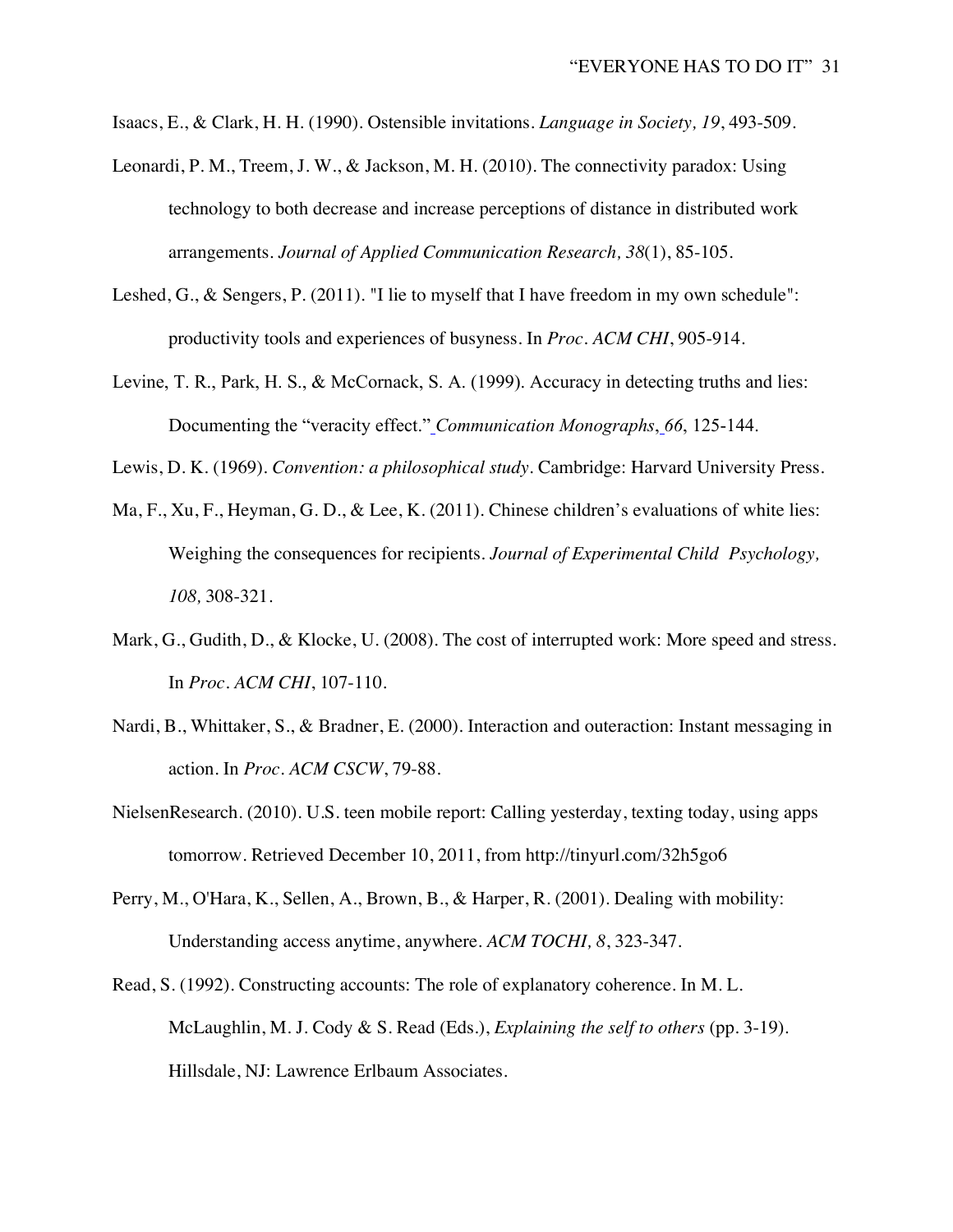- Reynolds, L., Gillette, S., Marder, J., Miles, Z., Vodenski, P., Weintraub, A., Birnholtz, J., Hancock, J. (2011). Contact stratification and deception, in *Proc. ACM CSCW,* 221-224.
- Reynolds, L., Smith, M., Birnholtz, J., Hancock, J. (2013) "Butler Lies From Both Sides: Actions and Perceptions of Unavailability Management in Texting," *Proc. ACM CSCW,*  769-778.
- Schelling, T. C. (1960). *The strategy of conflict*. Cambridge,: Harvard University Press.
- Smith, A. (2011a). *Americans and text messaging*. Pew Research Center's Internet & American Life Project. Washington DC: Pew Research Center
- Smith, A. (2011b). *Americans and their cell phones*. Pew Research Center's Internet & American Life Project. Washington DC: Pew Research Center.
- Stutzman, F. (2011). Productivity in the age of social media. In T. Scholz (Ed.), *The digital media pedagogy reader*. New York: Institute for Distributed Creativity, Comment Press.
- Turkle, S. (2011). *Alone together : why we expect more from technology and less from each other*. New York: Basic Books.
- Turner, R E., Edgely, C, & Olmstead, G. Information control in conversation: Honesty is not always the best policy. *Kansas Journal of Sociology.* 1975, 11, 69-8
- Tyler, J. R., & Tang, J. C. (2003). When Can I Expect an Email Response? A Study of Rhythms in Email Usage. In *Proc. ECSCW*, 14-18.
- Vanden Abeele, M., & Roe, K. (2008). White cyberlies: The use of deceptive instant messaging statuses as a social norm, paper presented at the conference of the International Communication Association. Montreal, Canada.
- Walster, E. H., Walster, G. W., & Berscheid, E. (1978). *Equity: theory and research*. Rockleigh, NJ: Allyn and Bacon.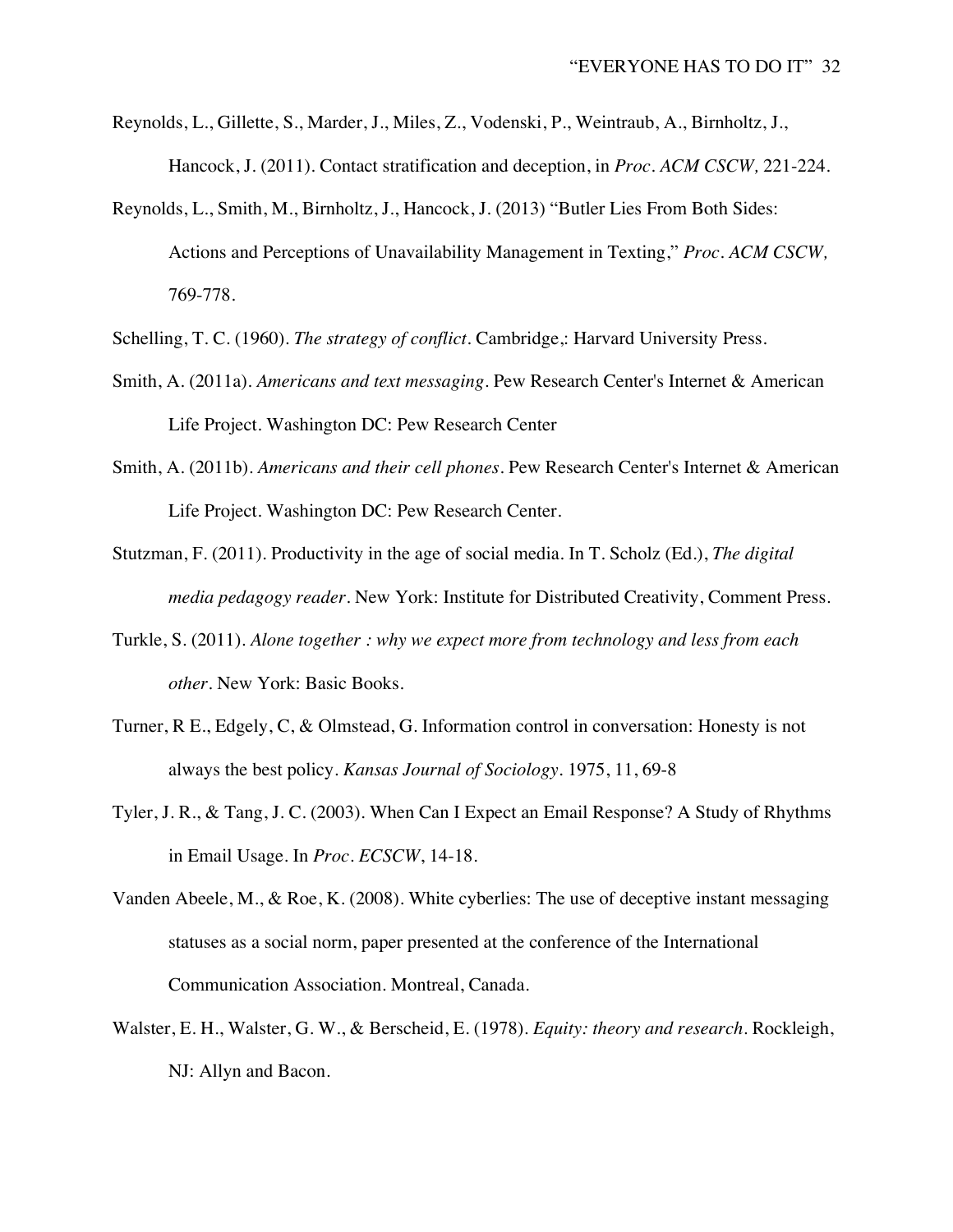Watts, R. J. (2003). *Politeness*. Cambridge, UK: Cambridge U. Press.

- Weilenmann, A. (2003). "I can't talk now, I'm in a fitting room": Formulating availability and location in mobile-phone conversations. *Environment and Planning A, 35*, 1589-1605.
- Williams, K. D., & Nida, S. A. (2011). Ostracism: consequences and coping. *Current Directions in Psychological Science, 20*, 71-75.
- Wolfson, N. (1986). The bulge: A theory of speech behavior and social distance. *Penn Working Papers in Educational Linguistics, 2*, 55-83.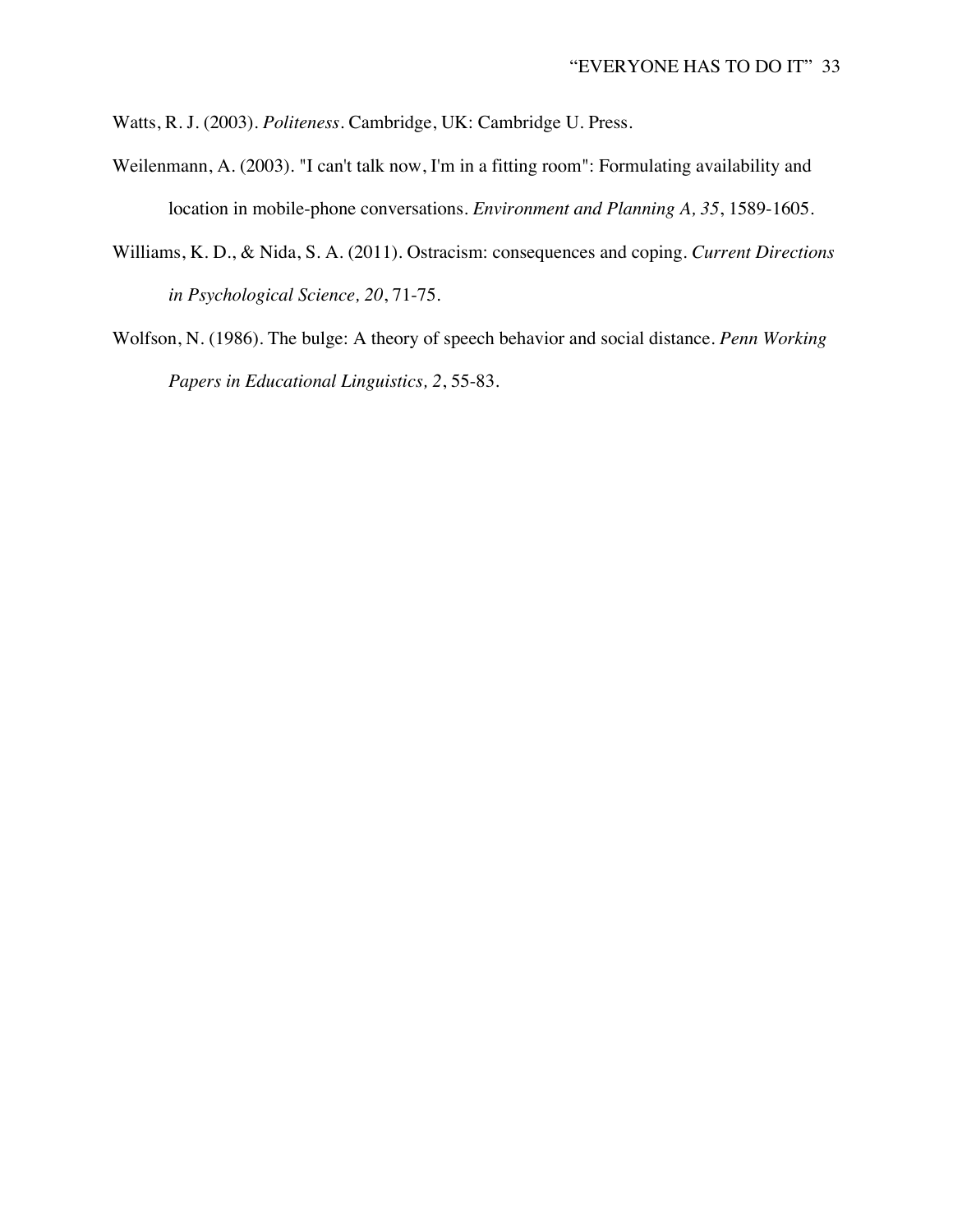# **Appendix: Interview Questions**

# **Managing Availability**

- 1. Tell me about the media that you use to communicate with your friends and family. Which do you use, and for what (i.e., to catch up/talk, coordinate social plans, get an answer to a question, etc.)?
	- a. Tell me about the different media that you use. For each medium:
		- i. Who do you communicate with using this media?
		- ii. What do you communicate about using this media (i.e., to catch up/talk, coordinate social plans, get an answer to a question, etc.)?
	- b. Are there certain people that you tend to talk to via particular media? Why? What makes this happen? What about the reverse? Are there people who tend to reach you via particular media? Do you think this works well? Why or why not?
- 2. How does being available via multiple technologies affect the way you account/explain things, such as yourself or your actions?
	- a. Are there ever times when you just don't want to interact with any other people at all? Or with specific people? If so, tell me about these times. Do you do anything to reduce your contact with others? Do you use media to help you with this at all? Give me an example.

# **Telling butler lies**

- 3. In our survey we asked you about messages that you had sent to other people that were deceptive. We were particularly interested in what we called 'butler lies' -- those messages that occurred when you were starting a conversation, ending a conversation or coordinating social contact with others. Here is a butler lie that you entered into the survey that you took.
	- a. Tell me about the situation when you told this deception. Who was involved? Why did you decide to be deceptive?
	- b. What did you say in your message? How did you decide what to say?
	- c. How did you feel about the deception? Did it make you feel bad? Were you worried that the recipient would find out? Why or why not? Did you do anything so that they would not find out (i.e., to cover one's tracks, etc.)
	- d. What do you think they would think if they knew the message was deceptive? Do you think they did know?

# **Receiving Butler Lies**

- 4. Do you think other people tell you 'butler lies'? Do you think your partner did? If so, which messages did you think were butler lies?
- 5. How do you feel about these messages? About how often do you think you get messages like this? Can you tell when they are true (or not)? How can you tell?